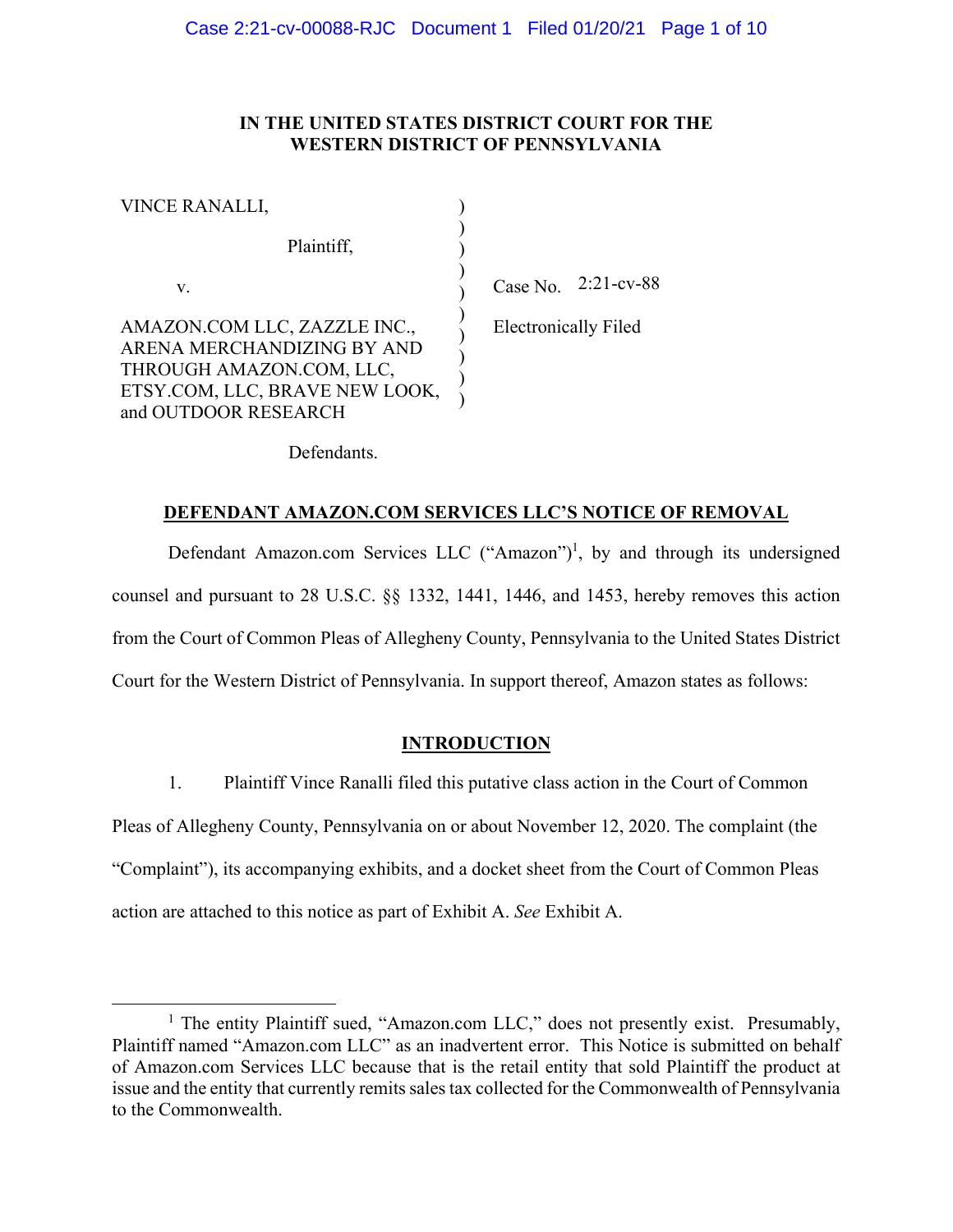#### Case 2:21-cv-00088-RJC Document 1 Filed 01/20/21 Page 2 of 10

 $2.$ Amazon was purportedly served with the Complaint on December 22, 2020. This Notice of Removal is filed within 30 days of service; it is both timely and properly filed by Amazon. See 28 U.S.C. §§ 1446, 1453.

 $3.$ Plaintiff alleges that he resides in this Commonwealth and, upon information and belief, is a citizen of this Commonwealth.

 $4.$ Amazon is a Delaware limited liability company with its principal executive offices located in Seattle, Washington. Amazon is thus a citizen of Delaware and Washington for purposes of diversity jurisdiction under 28 U.S.C. § 1332.

5. Removal of this action is appropriate under 28 U.S.C.  $\S$  1332(d) because the parties are completely diverse; the putative class size exceeds 100; and the amount in controversy exceeds \$5,000,000.

#### THE ALLEGATIONS IN THE COMPLAINT

6. Plaintiff's Complaint alleges Defendants Amazon, Zazzle Inc., Arena Merchandizing by and through Amazon.com, LLC, Etsy.com, LLC, Brave New Look, and Outdoor Research (collectively, "Defendants") violated the Pennsylvania Unfair Trade Practices and Consumer Protection Law ("UTPCPL"), , the Pennsylvania Fair Credit Extension Uniformity Act ("PFCEUA"), were unjustly enriched, and committed conversion by charging sales tax on face masks. Compl.  $\P$  19.

7. Ranalli purports to state a claim against Amazon. He alleges that he purchased a face mask from Amazon on an unspecified date "during Governor Wolf's declared state of emergency."  $Id. \P 18, 40.$ 

8. Ranalli alleges that Amazon violated Sections 201-1 of UTPCPL and Section 2270 of the PFCEUA and engaged in "misappropriation/conversion" and was unjustly enriched, in connection with these transactions. *Id.*  $\P$  119-121, 78 (page 22), and 86-87 (page 23).

 $-2-$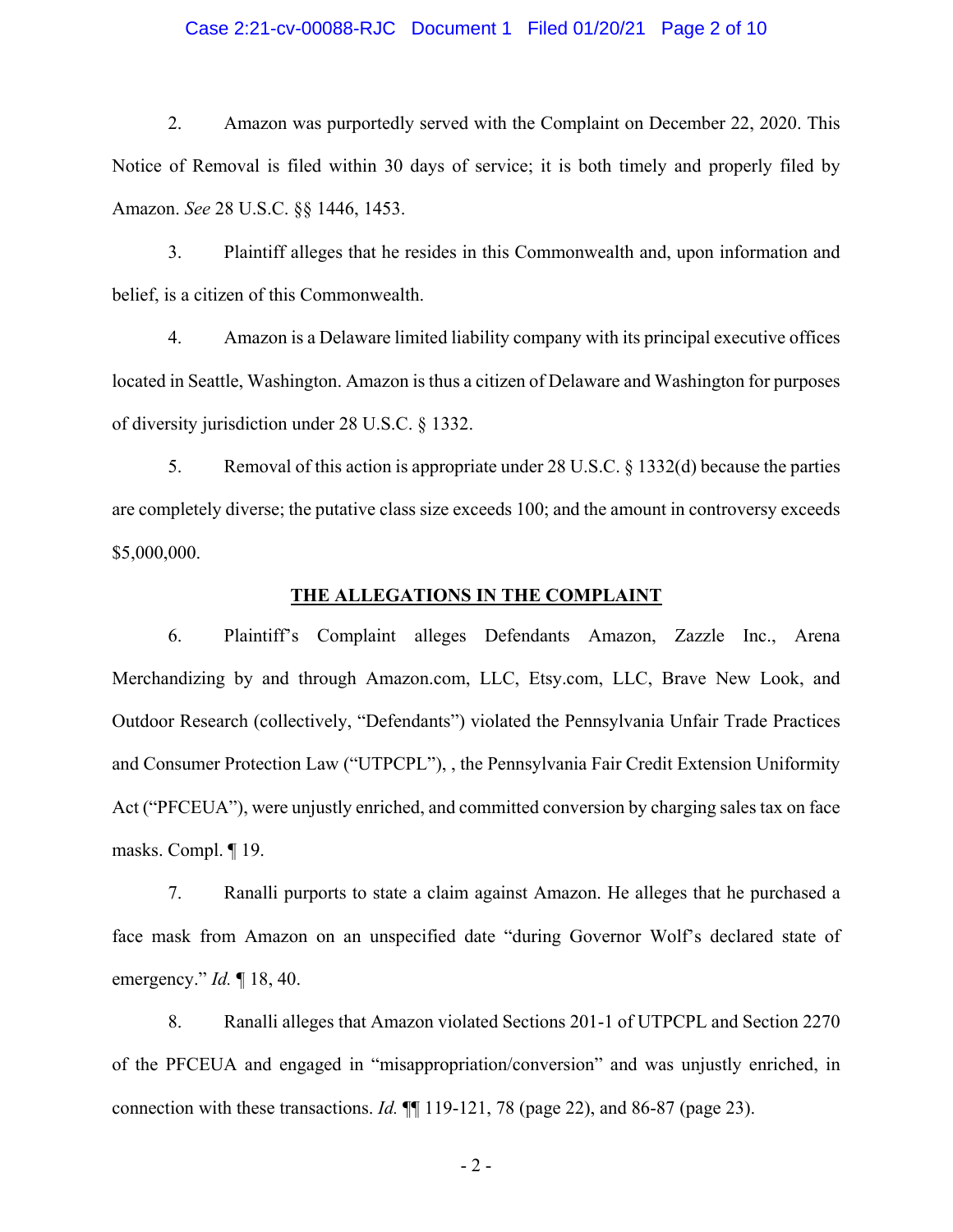#### Case 2:21-cv-00088-RJC Document 1 Filed 01/20/21 Page 3 of 10

9. Ranalli seeks to represent a class of "all individuals who purchased a protective face mask or face covering from Amazon over the internet on or after March 6, 2020, arranged for delivery into Pennsylvania and who were charged an amount purporting to represent sales tax on that purchase" (the "Amazon Putative Class"). *Id.*  $\P$  21(a).

10. Ranalli alleges that he lost money or property as result of Amazon's violations and therefore, pursuant to the UTPCPL, he and the Amazon Putative Class are entitled to a minimum of one hundred dollars (\$100) per violation under 73 P.S. 201-9.2, as well as reasonable costs and attorney fees and such additional relief the Court deems necessary and proper. Id. 144. Ranalli also seeks compensation for mental anguish, pecuniary damages, consequential damages, cover damages, and inconvenience of suit, which he alleges may be trebled. *Id.*  $\mathbb{I}$  45.

#### **JURISDICTIONAL STATEMENT**

11. The Class Action Fairness Act of 2005 ("CAFA"), Pub. L. No. 109-2, 119 Stat. 4 (2005) grants federal courts diversity jurisdiction over putative class actions that were commenced on or after its effective date of February 18, 2005, and that have minimal diversity, 100 or more class members, and an aggregate amount in controversy over \$5,000,000. See 28 U.S.C. §§ 1332 note;  $1332(d)(2)(A)$ ,  $1332(d)(5)(B)$ ,  $1332(d)(6)$ . This action satisfies each of these requirements.

#### $\mathbf{A}$ . **Commencement**

As set forth above, this action was commenced on or about November 12, 2020, 12. after CAFA's effective date. See Compl. Accordingly, CAFA applies to this action. See 28 U.S.C. § 1332 note.

#### **Minimal Diversity of Citizenship B.**

13. CAFA requires only minimal diversity, *i.e.*, that "any member of a class of plaintiffs" is a citizen of a State different from any defendant." 28 U.S.C.  $\S$  1332(d)(2)(A).

 $-3-$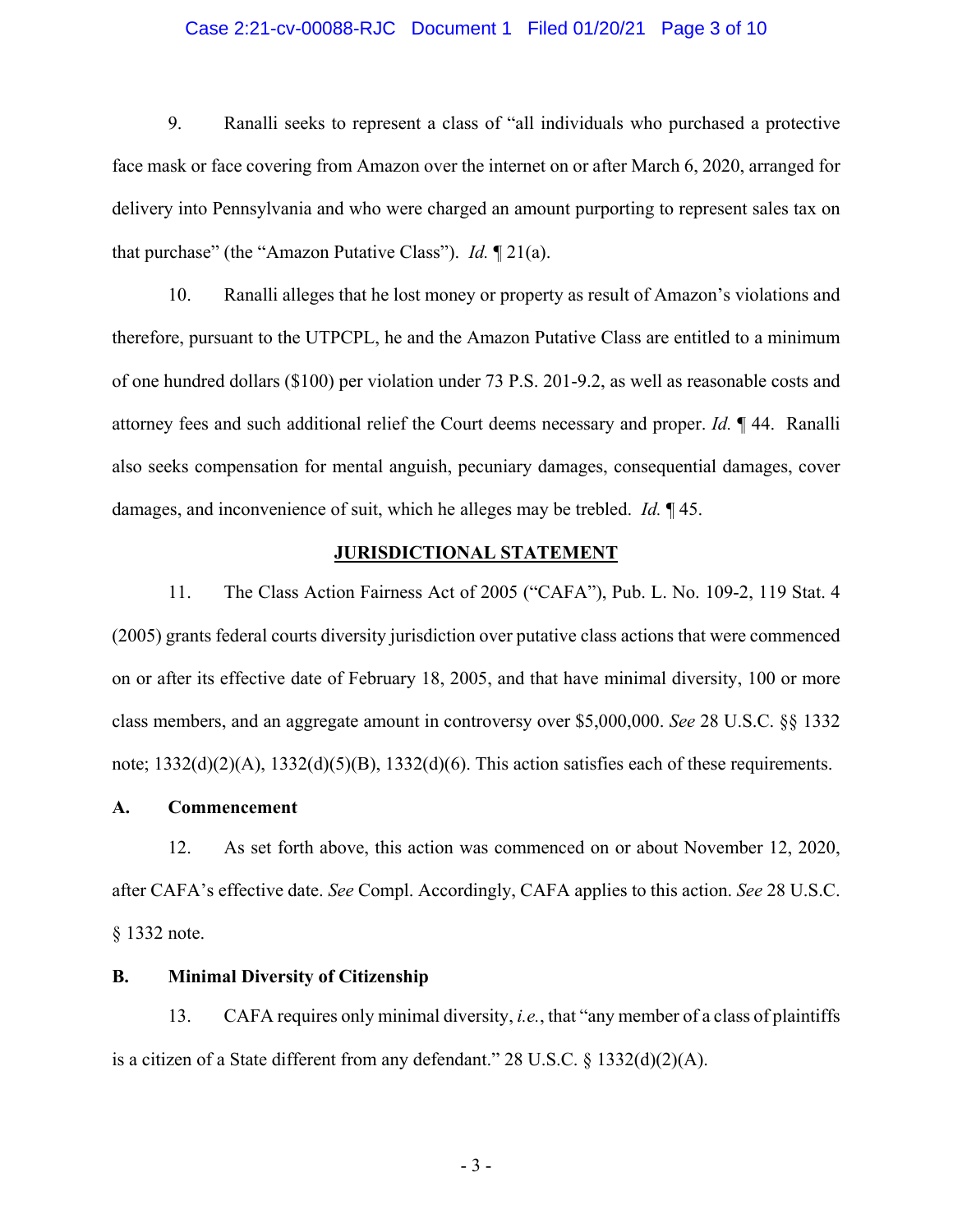#### Case 2:21-cv-00088-RJC Document 1 Filed 01/20/21 Page 4 of 10

14. Amazon is a citizen of Delaware and Washington for purposes of 28 U.S.C.  $§ 1332(c)(1).$ 

15. The Complaint alleges that plaint if is a natural person who resides in Pennsylvania. Compl. If 1. In addition, the alleged Amazon Putative Class consists of individuals who purchased face masks in, or for delivery into, Pennsylvania. *Id.*  $\parallel$  133(i). Amazon alleges, upon information and belief, that Plaintiff, and numerous members of the alleged Amazon Putative Class, are domiciled in Pennsylvania. Therefore, they are citizens of Pennsylvania. See Papurello v. State *Farm Fire & Cas. Co.*, 144 F. Supp. 3d 746, 752 (W.D. Pa. 2015) ("Citizenship of natural persons is synonymous with domicile, and the domicile of an individual is his true, fixed and permanent home and place of habitation.") (internal quotation marks and citations omitted).

16. Because Ranalli and members of the alleged Amazon Putative Class are citizens of a state different from Amazon, minimal diversity exists. 28 U.S.C.  $\S$  1332(d)(2)(A); *Papurello*, 144 F. Supp. 3d at 755 ("CAFA requires minimal diversity—i.e., a showing that any class member and any defendant are citizens of different states." (internal quotation marks and citations omitted).

#### **C. Numerosity**

17. CAFA requires that "the number of members of *all proposed plaintiff classes in the* aggregate" be at least 100. 28 U.S.C. § 1332(d)(5)(B) (emphasis added). This requirement is satisfied by the alleged Amazon Putative Class alone.

18. The Complaint alleges that "the members of class [sic] is so numerous that joinder of all class members is impracticable." Compl. 1 24.

19. The Complaint further alleges that "there are almost 13,000,000 citizens residing within the Commonwealth of Pennsylvania as of July 1, 2019," and each citizens is subject to Governor Wolf's face-mask order, "there are likely *hundreds, thousands, or more* members of each aforementioned class." *Id.* (emphasis added).

 $-4-$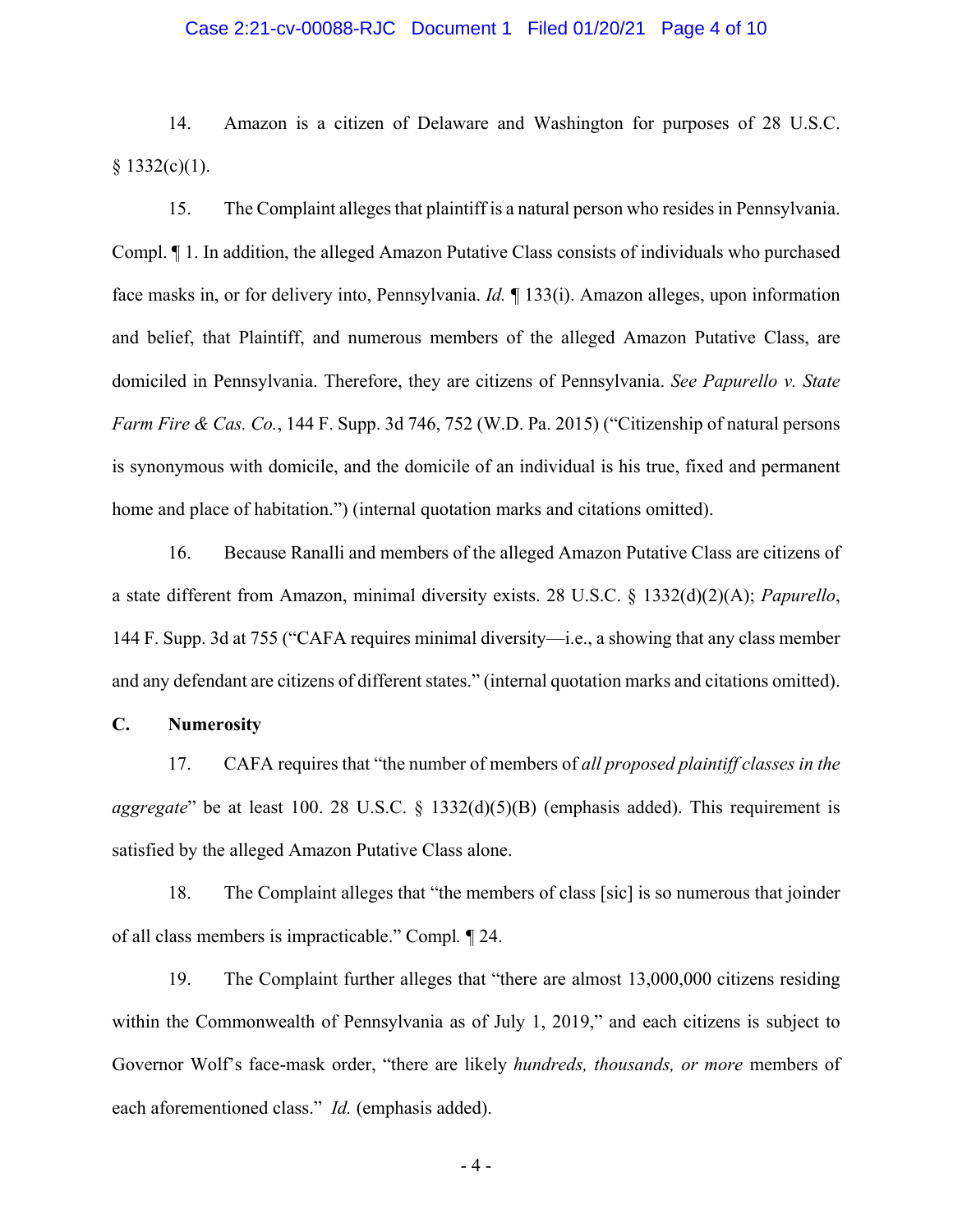#### Case 2:21-cv-00088-RJC Document 1 Filed 01/20/21 Page 5 of 10

20. Furthermore, based on Amazon's business records, Amazon can confirm that the alleged Amazon Putative Class exceeds 100 individuals.

21. Accordingly, CAFA's numerosity requirement is satisfied. See 28 U.S.C.  $$1332(d)(5)(B).$ 

#### D. **Amount in Controversy**

22. CAFA requires that "the matter in controversy exceeds the sum or value of \$5,000,000, exclusive of interest and costs." *Id.* § 1332(d)(2). It further provides that "to determine" whether the matter in controversy exceeds the sum or value of \$5,000,000," the "claims of the individual class members shall be aggregated." *Id.*  $\frac{1}{2}$  1332(d)(6).

23. Although Amazon denies that it has any liability to Ranalli, the alleged Amazon Putative Class, or putative class in this action,<sup>2</sup> and denies that any class could be properly certified under Federal Rule of Civil Procedure 23, the aggregate amount of relief sought by the alleged Amazon Putative Class exceeds \$5,000,000, exclusive of interest and costs. Dart Cherokee Basin Operating Co., LLC v. Owens, 574 U.S. 81, 84 (2014) ("When the plaintiff's complaint does not state the amount in controversy, the defendant's notice of removal may do so." (citing 28 U.S.C.  $$1446(c)(2)(A))$ ).

Ranalli and the alleged Amazon Putative Class seek a minimum of statutory 24. damages of \$100 for each alleged violation of the UTPCPL. Compl. 144.

 $\overline{2}$ By removing this action to this Court, Amazon does not concede that it has any liability, let alone liability of greater than \$5,000,000, to the members of the alleged Amazon Putative Class or any other class alleged in this action. See, e.g., Brill v. Countrywide Home Loans, Inc., 427 F.3d 446, 449 (7th Cir. 2005) ("[The defendant] did not have to confess liability in order to show that the controversy exceeds the threshold."); see also Margulis v. Resort Rental, LLC, No. 08-1719, 2008 U.S. Dist. LEXIS 115287, at \*13 (D.N.J. June 30, 2008) (same). Instead, "[t]he amount in controversy is simply an estimate of the total amount in dispute, not a prospective assessment of defendant's liability." Lewis v. Verizon Commc'ns, Inc., 627 F.3d 395, 400 (9th Cir.  $2010$ ) (citing cases).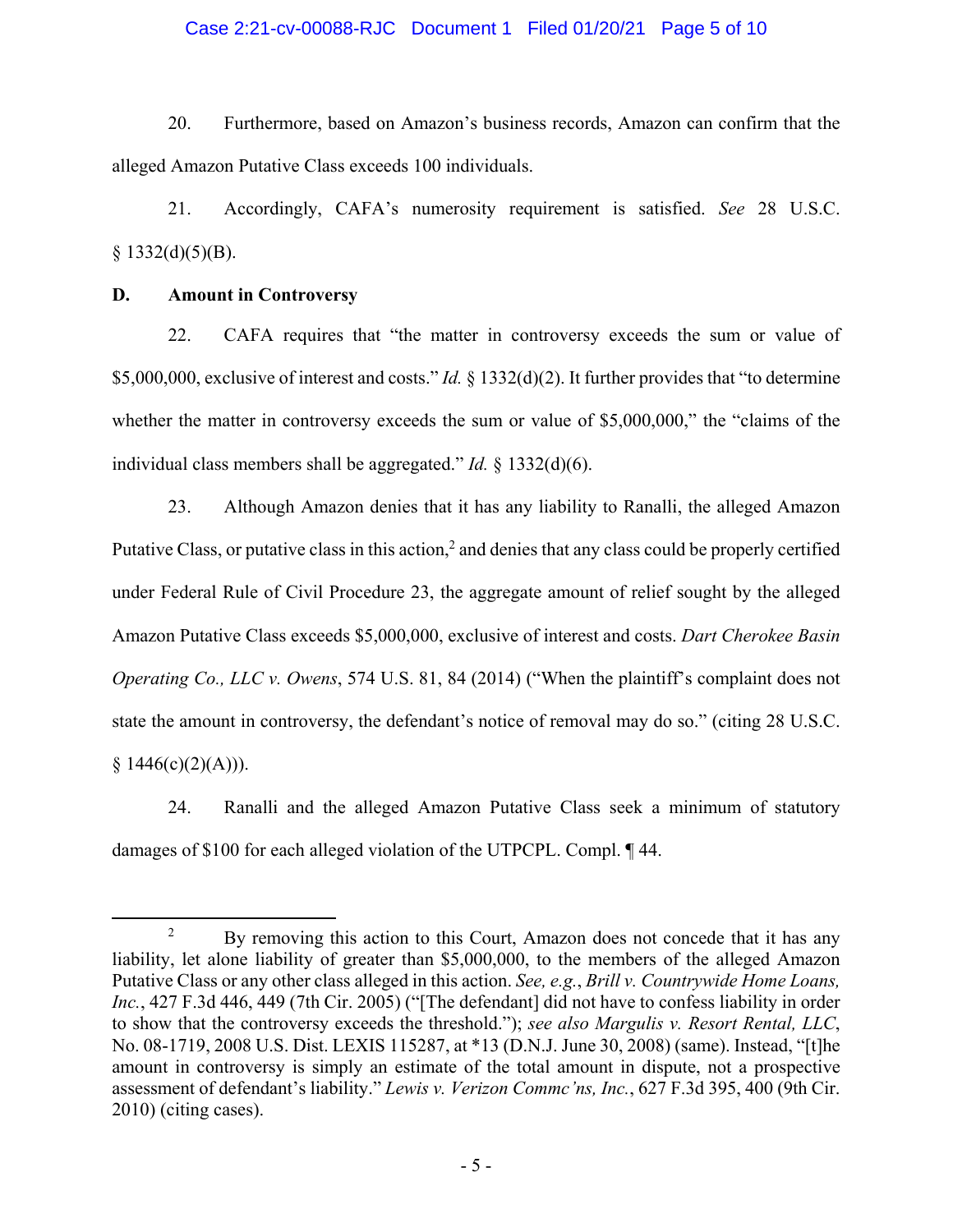#### Case 2:21-cv-00088-RJC Document 1 Filed 01/20/21 Page 6 of 10

25. Amazon's business records indicate that more than 50,000 sales of face masks or face coverings are encompassed by the claims of the alleged Amazon Putative Class. Accordingly, the alleged statutory damages sought by the alleged Amazon Putative Class alone, in the aggregate, exceed \$5,000,000 (50,001 sales x \$100 per sale = \$5,000,100).

26. In addition, Ranalli, on behalf of himself and the alleged Amazon Putative Class, seeks unspecified damages in relation to his PFCEUA and state common law claims, and seeks "reasonable costs and attorney fees and such additional relief the Court deems necessary and proper." Id. ¶ 186. Attorneys' fees are included in determining the amount in controversy for purposes of CAFA jurisdiction. Verma v. 3001 Castor, Inc., 937 F.3d 221, 227 (3d Cir. 2019).

27. "A median recovery range for attorney's fees is approximately 30 percent." Neale v. Volvo Cars of N. Am., LLC, 794 F.3d 353, 357 n.1 (3d Cir. 2015). Thus, the inclusion of attorneys' fees would elevate the amount in controversy even further above the threshold CAFA jurisdictional requirement.

28. Because this is a putative class action that was commenced after February 18, 2005, in which there is minimal diversity, at least 100 putative class members, and more than \$5,000,000 in the aggregate in controversy, this Court has original subject matter jurisdiction under 28 U.S.C.  $\S$  1332, and the action is removable under 28 U.S.C.  $\S$  1441(a).

#### PROCEDURAL STATEMENT

29. Pursuant to 28 U.S.C. § 1446(a), copies of the Complaint and any other process, pleadings, and orders that Plaintiff purportedly served on Amazon as of the date of the Notice of Removal are attached collectively as Exhibit A.

30. Pursuant to 28 U.S.C.  $\S$  1446(a), it is sufficient to provide a "short and plain" allegation of jurisdiction, and it is not necessary to attach evidence establishing those allegations. See Dart Cherokee Basin Operating Co., 574 U.S. at 84 ("A statement 'short and plain' need not

 $-6-$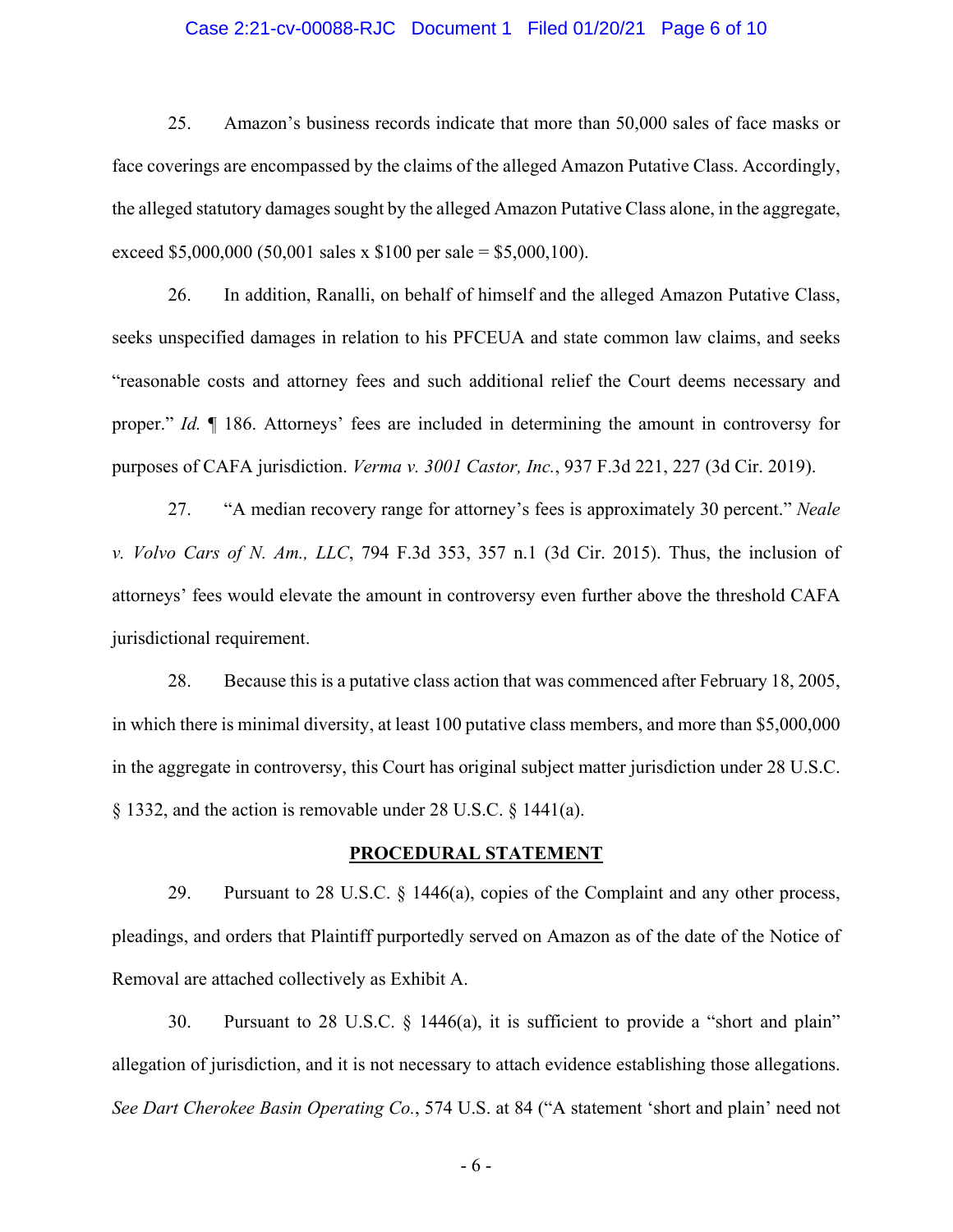#### Case 2:21-cv-00088-RJC Document 1 Filed 01/20/21 Page 7 of 10

contain evidentiary submissions."); Judon v. Travelers Prop. Cas. Co. of Am., 773 F.3d 495, 500 n.2 (3d Cir. 2014) ("[A] defendant's notice of removal then serves the same function as the complaint would in a suit filed in federal court." (internal quotation marks and citations omitted)).

31. Pursuant to 28 U.S.C. § 1446(b) and Federal Rule of Civil Procedure 6, the original Notice of Removal was timely filed within 30 days of service because Plaintiff purported to serve the Complaint on Amazon on December 22, 2020. See, e.g., Murphy Bros., Inc. v. Michetti Pipe Stringing, Inc., 526 U.S. 344 (1999).

32. Pursuant to 28 U.S.C. § 1441(a), removal to the United States District Court for the Western District of Pennsylvania is proper because it embraces the Court of Common Pleas of Allegheny County, Pennsylvania, where this action was pending before it was removed. See 28 U.S.C.  $\S$  118(c).

Pursuant to 28 U.S.C.  $\S$  1446(d), Amazon will promptly file a copy of this Notice 33. of Removal in the Court of Common Pleas of Allegheny County, Pennsylvania, and will give Plaintiff written notice of its filing.

34. Pursuant to 28 U.S.C.  $\S$  1453(b), it is not necessary to obtain the consent of all Defendants in order to remove a putative class action.

35. By removing the action to this Court, Amazon does not waive any defenses that are available to it under state or federal law. Amazon expressly reserves all threshold defenses to this action and its right, for example, to move to compel arbitration, to dismiss or for the entry of judgment pursuant to Federal Rules of Civil Procedure 12 and 56, and/or to strike or oppose the certification of any putative class pursuant to Federal Rule of Civil Procedure 23.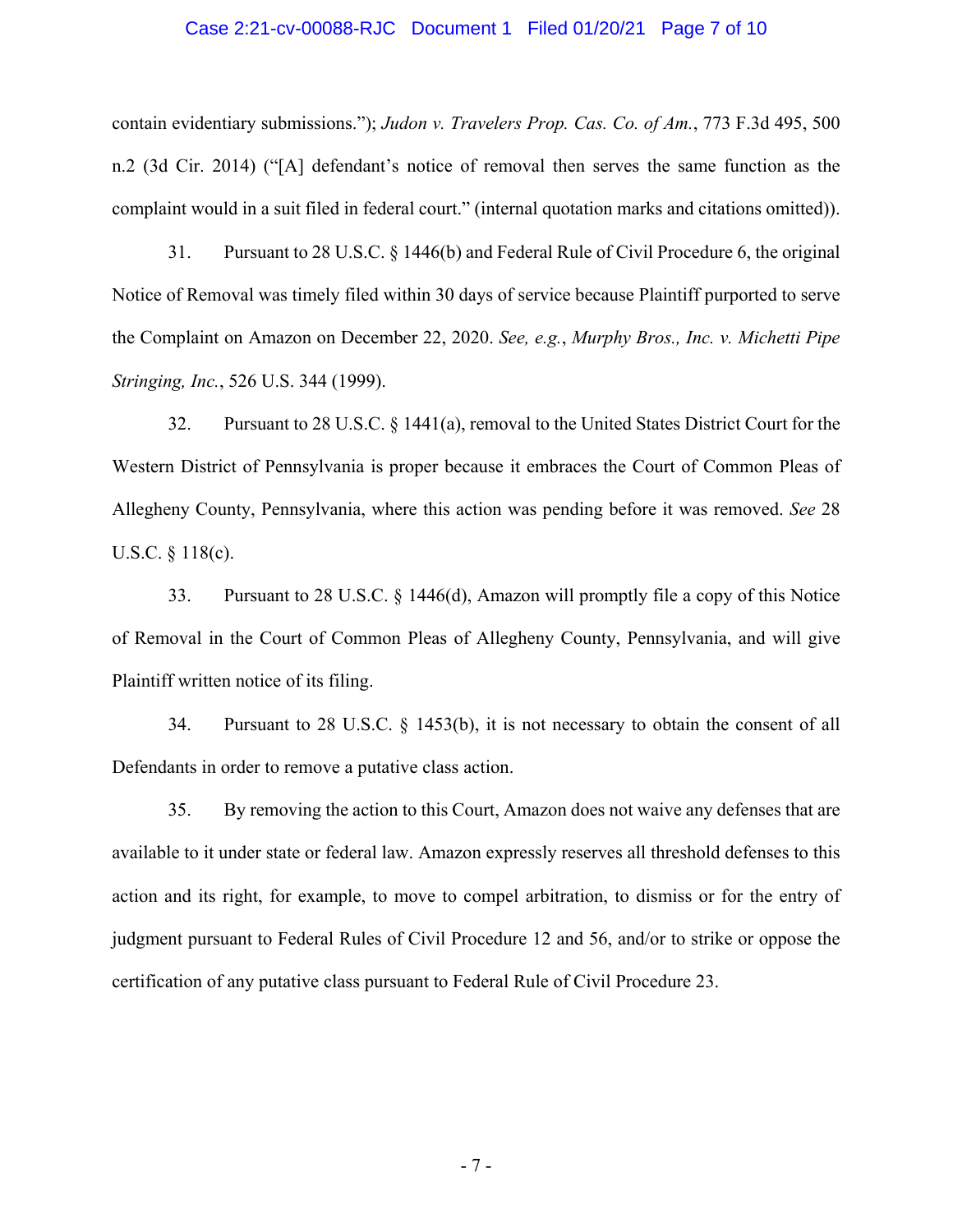#### Case 2:21-cv-00088-RJC Document 1 Filed 01/20/21 Page 8 of 10

WHEREFORE, pursuant to 28 U.S.C. §§ 1332, 1441, 1446, and 1453, Amazon respectfully removes this action from the Court of Common Pleas of Allegheny County, Pennsylvania, to the United States District Court for the Western District of Pennsylvania.

Date: January 20, 2021 REED SMITH LLP

By:  $|s|$  James L. Rockney

James L. Rockney Pa. I.D. No. 200026 Email: jrockney@reedsmith.com Ginevra F. Ventre Pa. I.D. No. 316897 Email: gventre@reedsmith.com 225 Fifth Avenue, Suite 1200 Pittsburgh, PA 15222 T: 412-288-4046

Brian Phelps Pa. I.D. No. 326172 REED SMITH LLP 10 South Wacker Drive Chicago, IL 60607  $T: 312-207-2457$ 

*Counsel for Defendant Amazon.com Services LLC*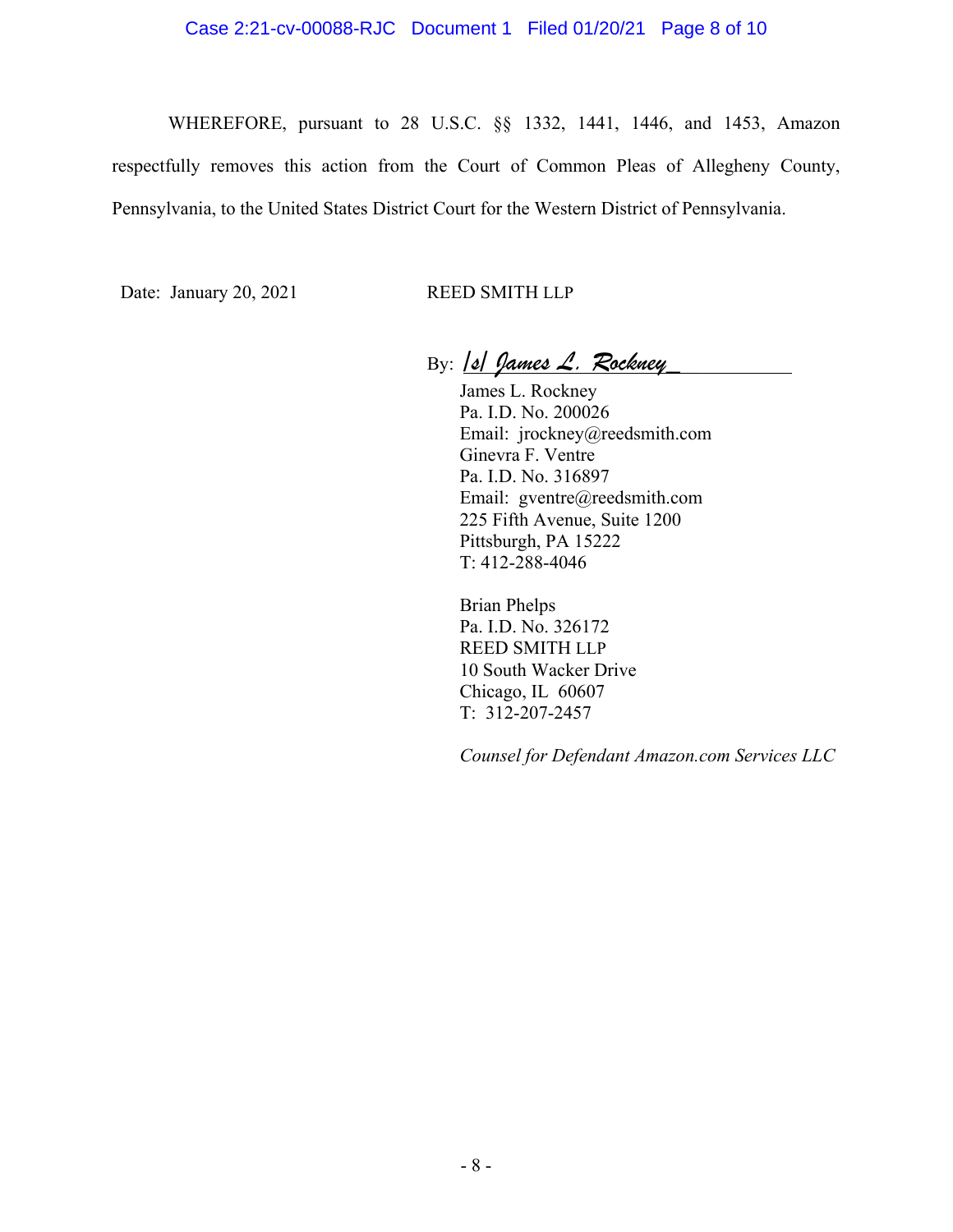#### **CERTIFICATE OF SERVICE**

I hereby certify that on January 20 2021, I caused to be served the foregoing *Notice of Removal* this 20th day of January, 2021, by mailing same via First Class U.S. Mail, postage prepaid, upon the following counsel of record:

> Joshua P. Ward, Esq. Kyle H. Steenland, Esq. J.P. Ward & Associates, LLC The Rubicon Building, Suite 201 Pittsburgh, PA 15206 *Counsel for Plaintiff*

Danielle M. Vugrinovich, Esq. Gregory P. Graham, Esq. Marshall Dennehey Warner Coleman & Goggin Union Trust Building, Suite 700 501 Grant Street Pittsburgh, PA 15219 Email: dmvugrinovich@mdwcg.com  $g$ pgrham $@$ mdwcg.com *Counsel for Outdoor Research*

Zazzle, Inc. 1800 Seaport Blvd. Redwood City, CA 94063

Etsy.com, LLC 117 Adams Street Brooklyn, NY 11201

Brave New Look 237 Kearney Street, Suite 9091 San Francisco, CA 94108

Arena Merchandising 21430 North Second Avenue, Suite 2 Phoenix, AZ 85207

#### **REED SMITH LLP**

By: 10 James L. Rockney

James L. Rockney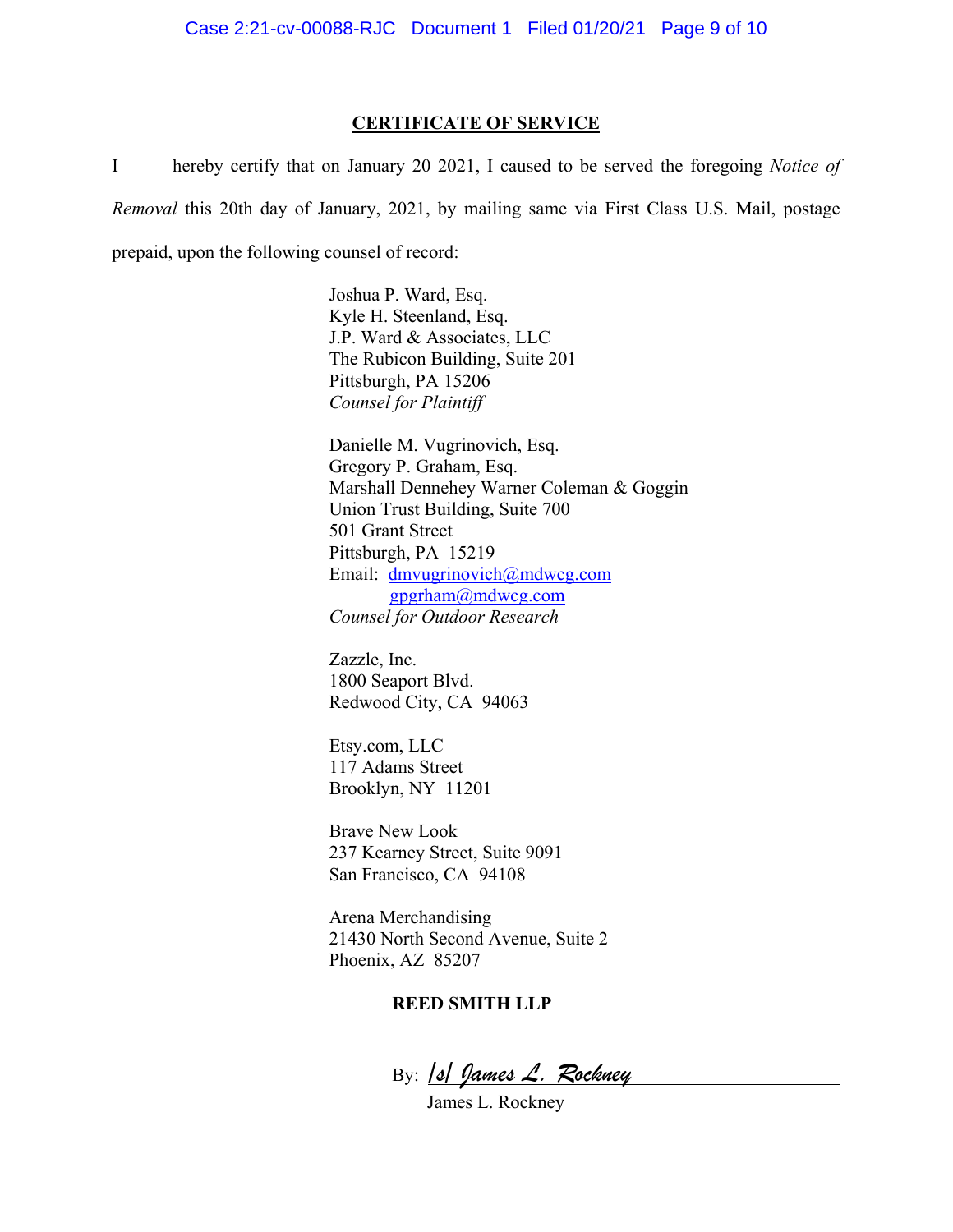Pa I.D. No. 200026 Email: jrockney@reedsmith.com Ginevra F. Ventre Pa. I.D. No. 316897 Email: gventre@reedsmith.com 225 Fifth Avenue, Suite 1200 Pittsburgh, PA 15222 T: 412-288-4046

Brian Phelps Pa. I.D. No. 326172 REED SMITH LLP 10 South Wacker Drive Chicago, IL 60607  $T: 312-207-2457$ 

*Counsel for Defendant Amazon.com Services LLC*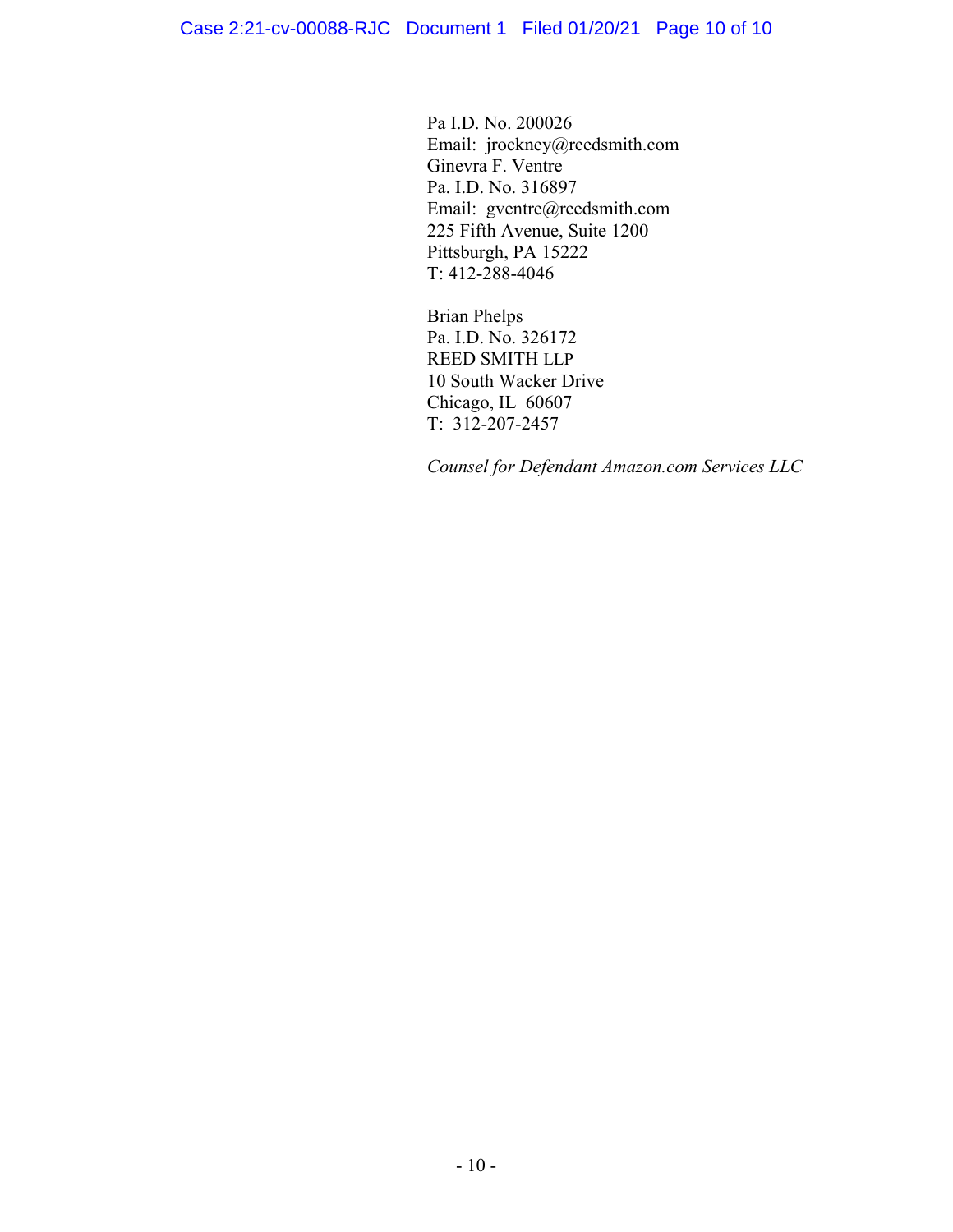# **EXHIBIT A**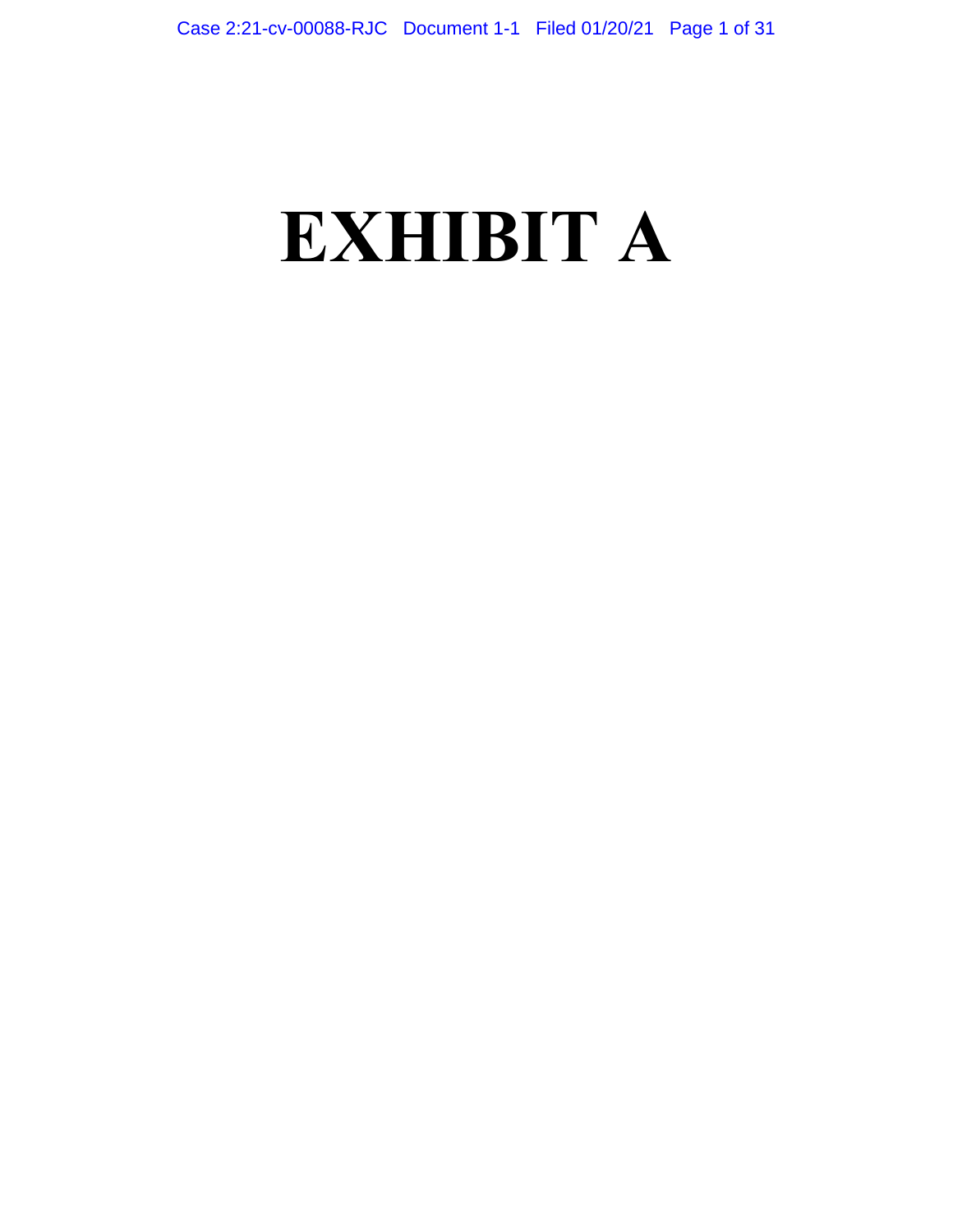#### IN THE COURT OF COMMON PLEAS OF ALLEGHENY COUNTY, **PENNSYLVANIA**

| VINCE RANALLI,                                             | <b>CIVIL DIVISION</b>            |
|------------------------------------------------------------|----------------------------------|
| on behalf of himself and all others similarly<br>situated, | ٠<br><b>ELECTRONICALLY FILED</b> |
| Plaintiff,                                                 | Case No.:                        |
| V.                                                         | <b>CLASS ACTION COMPLAINT</b>    |
| AMAZON.COM, LLC; ZAZZLE INC.;                              |                                  |
| ARENA MERCHANDISING BY AND                                 |                                  |
| THROUGH AMAZON.COM, LLC,                                   |                                  |
| ETSY.COM, LLC, BRAVE NEW LOOK,                             |                                  |
| and OUTDOOR RESEARCH,                                      |                                  |

Defendants.

Filed on Behalf of Plaintiff: Vince Ranalli

Counsel of Record for This Party:

## J.P. WARD & ASSOCIATES, LLC

Joshua P. Ward Pa. I.D. No. 320347

J.P. Ward & Associates, LLC The Rubicon Building 201 South Highland Avenue Suite 201 Pittsburgh, PA 15206

| Telephone: | $(412)$ 545-3015      |
|------------|-----------------------|
| Fax No.:   | $(412)$ 540-3399      |
| E-mail:    | jward@fentersward.com |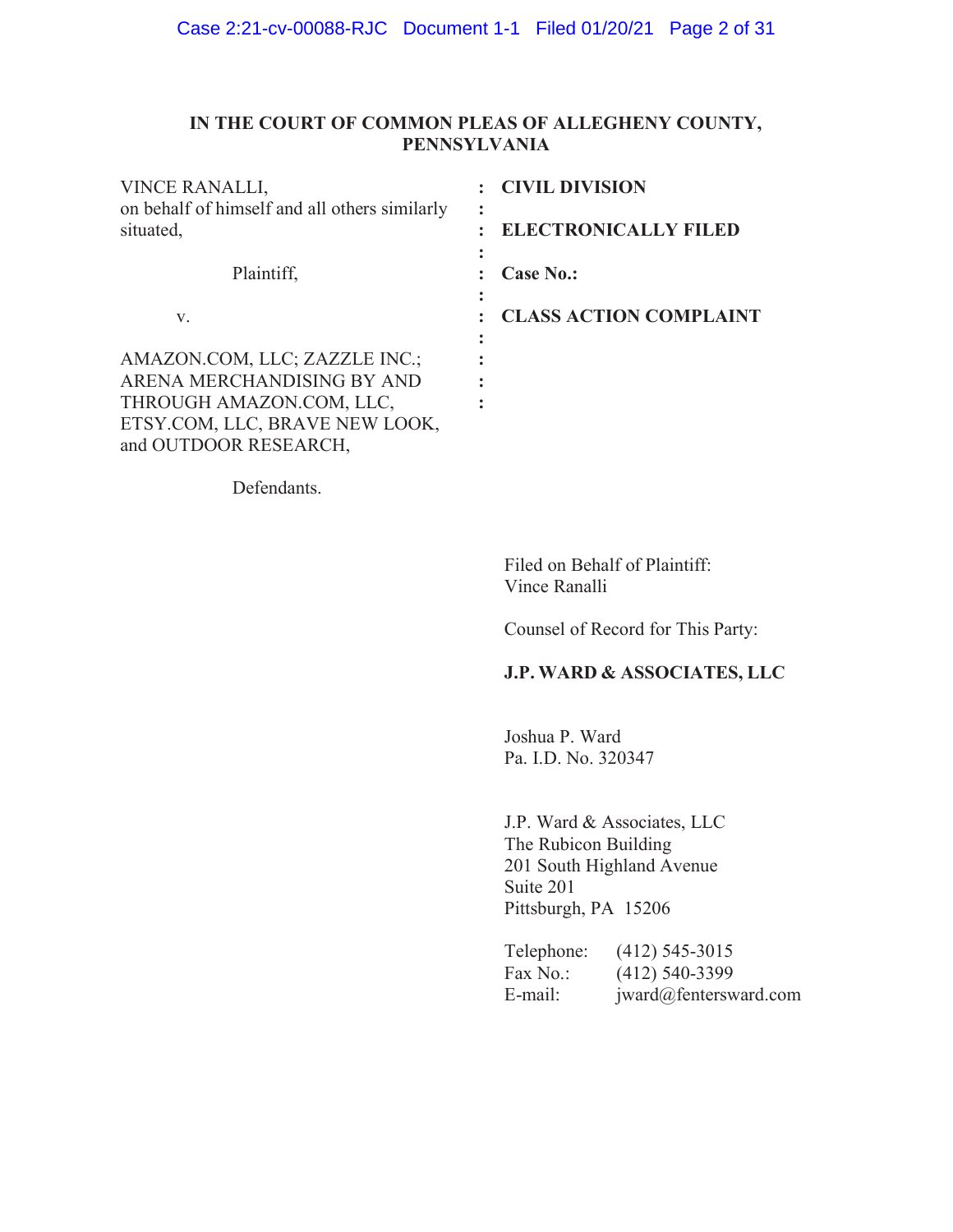#### IN THE COURT OF COMMON PLEAS OF ALLEGHENY COUNTY, **PENNSYLVANIA**

| <b>VINCE RANALLI,</b>          | <b>CIVIL DIVISION</b>         |
|--------------------------------|-------------------------------|
| on behalf of himself and all   |                               |
| others similarly situated,     | <b>ELECTRONICALLY FILED</b>   |
|                                |                               |
| Plaintiff,                     | <b>Case No.:</b>              |
|                                |                               |
| V.                             | <b>CLASS ACTION COMPLAINT</b> |
|                                |                               |
| AMAZON.COM, LLC; ZAZZLE INC;   |                               |
| ARENA MERCHANDISING BY AND     |                               |
| THROUGH AMAZON.COM, LLC,       |                               |
| ETSY.COM, LLC, BRAVE NEW LOOK, |                               |
| and OUTDOOR RESEARCH,          |                               |

Defendants.

#### **CLASS ACTION COMPLAINT IN CIVIL ACTION**

AND NOW, comes Plaintiff, Vince Ranalli by and through the undersigned counsel, J.P. Ward & Associates, LLC, and, specifically, Joshua P. Ward, Esquire, who files the within Class Action Complaint in Civil Action against Defendant, Amazon.com, LLC, Defendant, Zazzle Inc., Defendant, Arena Merchandising by and through Amazon.com, LLC, Defendant, Etsy.com, LLC, Defendant, Brave New Look, and Defendant, Outdoor Research, of which the following is a statement:

#### **PARTIES**

Plaintiff, Vince Ranalli (hereinafter, "Mr. Ranalli"), is an adult individual who  $1<sub>1</sub>$ currently resides at 21 Shangri La Circle, Pittsburgh, Pennsylvania 15239.

 $2.$ Defendant, Amazon.com, LLC, ("Amazon") is a limited liability corporation with a headquarters located at 410 Terry Avenue North, Seattle, Washington, 98109.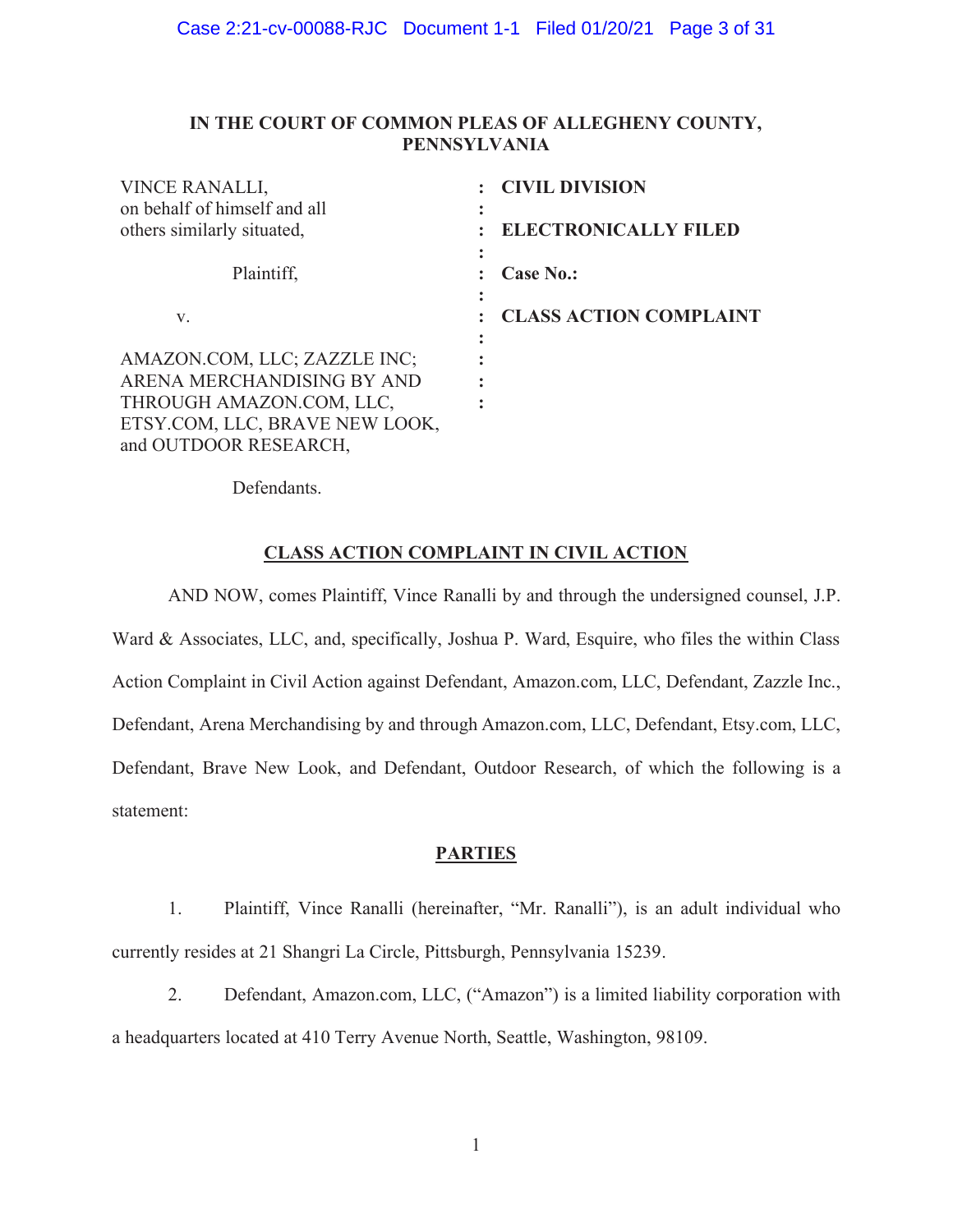#### Case 2:21-cv-00088-RJC Document 1-1 Filed 01/20/21 Page 4 of 31

3. Defendant, Zazzle, Inc., is an entity engaged in commerce within the state of Pennsylvania with a principal place of business located at 1800 Seaport Boulevard, Redwood City, California, 94063.

4. Defendant, Arena Merchandising by and through Amazon.com, LLC, Arena Merchandising is an entity engaged in commerce within the state of Pennsylvania with the principal place of business located at 21430 North Second Avenue, Suite 2, Phoenix, Arizona 85027.

5. Defendant, Etsy.com, LLC, is an entity engaged in commerce within the state of Pennsylvania with a principal place of business located at 117 Adams Street, Brooklyn, New York, 11201.

6. Defendant, Brave New Look, an entity engaged in commerce within the state of Pennsylvania with a principal place of business located at 237 Kearney Street, #9091, San Francisco, California 94108.

7. Defendant, Outdoor Research, an entity engaged in commerce within the state of Pennsylvania with a principal place of business located at 2203 1<sup>st</sup> Avenue South, Seattle, Washington, 98134.

8. Defendants are licensed retail companies that operate within the Commonwealth of Pennsylvania.

 $\overline{2}$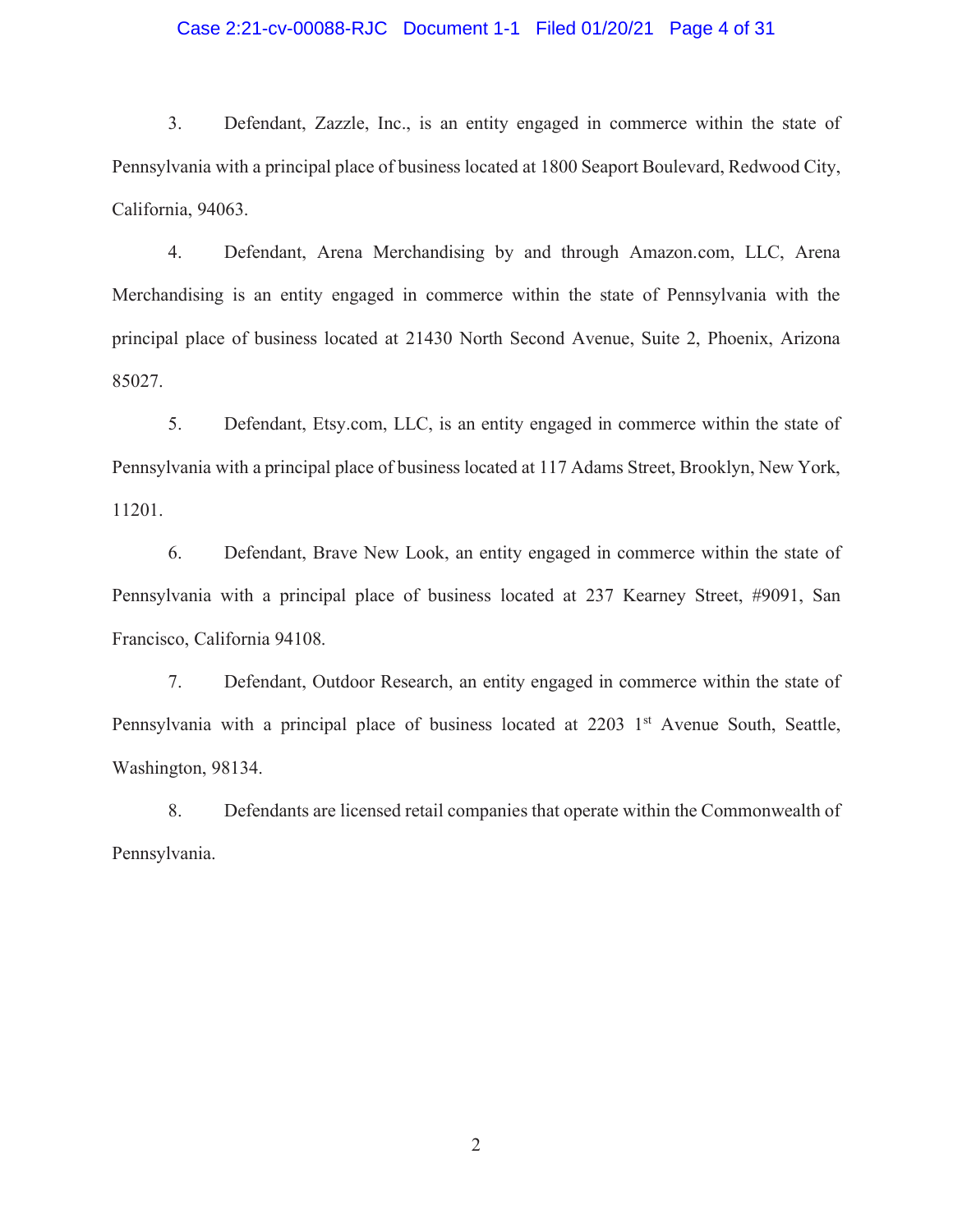#### **JURISDICTION AND VENUE**

9. Jurisdiction is proper as Plaintiff bring this lawsuit under the Unfair Trade Practices and Consumer Protection Law ("UTPCPL"), 73 Pa. C.S.A. § 201-1, et seq, and the Pennsylvania Fair Credit Extension Uniformity Act ("PFCEUA"), 73 P.S. § 2270.1, et seq.

10. Venue is proper pursuant to Pennsylvania Rule of Civil Procedure  $2179(a)(2),(3)$ because Defendants regularly conduct business within Allegheny County and the cause of action arose in Allegheny County.

#### **ALLEGATIONS OF FACT**

11. Retailers operating in Pennsylvania cannot collect sales tax on protective face masks or coverings because they are nontaxable as "medical supplies." 72 P.S. § 7204(18).

12. Retailers operating in Pennsylvania cannot collect sales tax on protective face masks or coverings because they are nontaxable as "clothing and accessories."  $2$  72 P.S. § 7204(4).

 $13.$ In order to charge or collect sales tax, retailers must first obtain a license from the Pennsylvania Department of Revenue. 61 Pa. Code § 34.1.

14. The Pennsylvania Department of Revenue provides detailed information regarding state and local sales taxes and fees.<sup>3</sup>

<sup>&</sup>lt;sup>1</sup> On or about March 6, 2020, Governor Tom Wolf declared a disaster emergency due to COVID-19. Thereafter, Governor Wolf renewed the disaster emergency on June 3, 2020 and again on August 31, 2020 for a 90-day period. The Pennsylvania Department of Revenue stated that "[p] rotective face masks that are sold at retail are exempt from Pennsylvania sales tax during the emergency disaster declaration issued on March 6, 2020 by Governor Wolf."

<sup>&</sup>lt;sup>2</sup> On or about October 30, 2020 the Pennsylvania Department of Revenue stated that, "[p]rior to the COVID-19 pandemic, masks sold at retail were typically subject to Pennsylvania sales tax. However, masks (both cloth and disposable) could now be considered everyday wear/clothing as they are part of the normal attire. Generally speaking, clothing is not subject to Pennsylvania sales tax;" "[g]enerally, clothing is nontaxable except the following: (1) Formal day or evening apparel; (2) Articles made of real, imitation or synthetic fur, where the fur is more than three times the value of the next most valuable component material; and (3) Sporting goods and clothing normally worn or used when engaged in sports..."

https://revenuepa.custhelp.com/app/answers/detail/a id/3748#:~:text=Protective%20face%20masks%20that%20are, 6%2C%202020%20by%20Governor%20Wolf.&text=Pennsylvania%20sales%20tax%20is%20not,disposable%20su rgical%20masks%20or%20ventilators.

<sup>&</sup>lt;sup>3</sup> https://www.revenue.pa.gov/FormsandPublications/FormsforBusinesses/SUT/Documents/rev-717.pdf.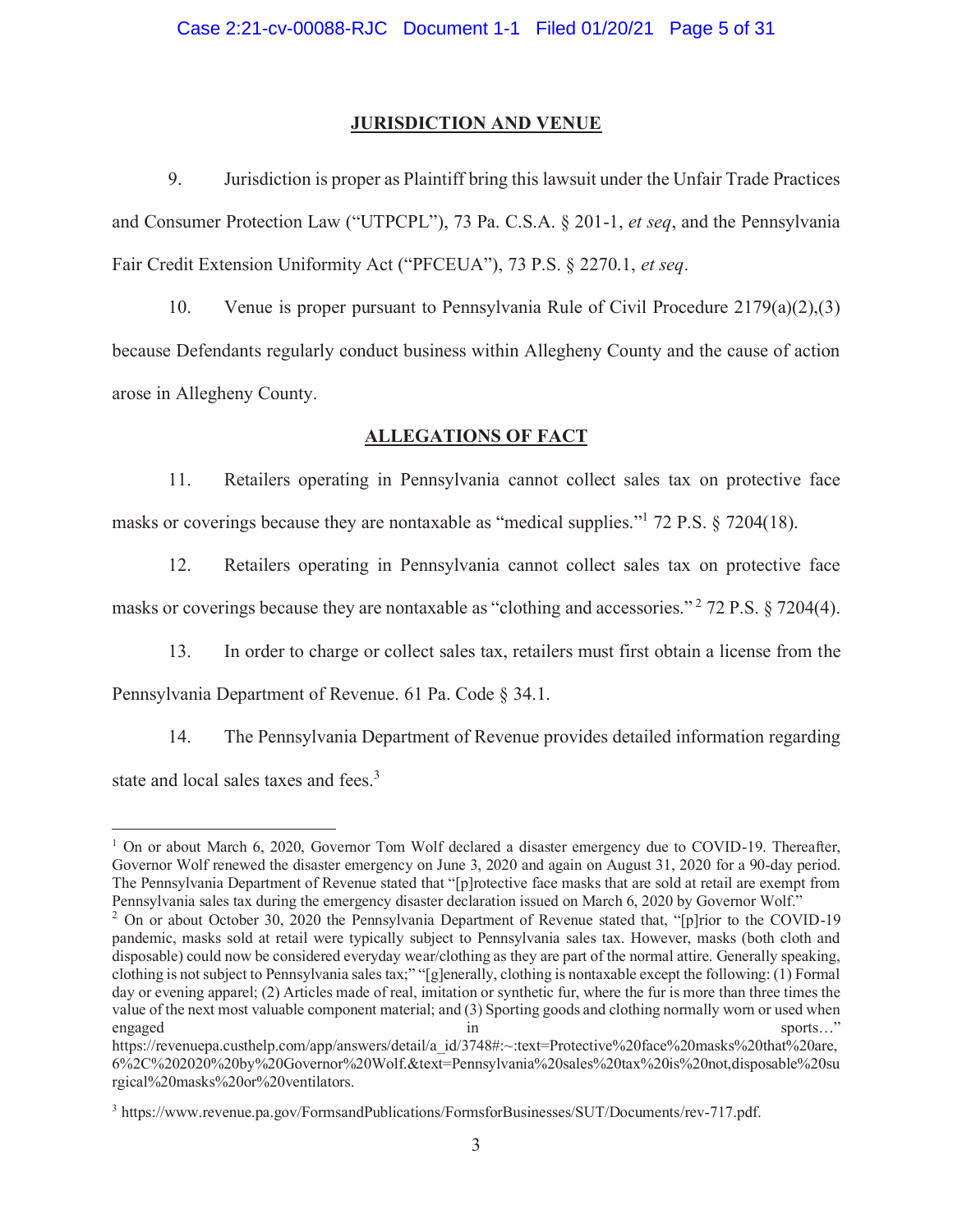#### Case 2:21-cv-00088-RJC Document 1-1 Filed 01/20/21 Page 6 of 31

15. The Pennsylvania Department of Revenue provides updates to state and local tax information on its webpage.<sup>4</sup>

16. Defendants, as licensed retailers, knew or should have known that, during the state of emergency, "medical supplies" such as face masks or coverings are nontaxable.

17. Defendants, as licensed retailers, knew or should have known that "clothing and accessories" are nontaxable.

18. During Governor Wolf's declared state of emergency, Mr. Ranalli and others similarly situated purchased protective face masks and coverings from various Pennsylvanialicensed retailers and were charged an unlawful sales tax on said purchase. Defendants represent a fraction of retailers that failed to comply with 72 P.S. § 7204(4) and 72 P.S. § 7204(18) despite information readily available to them.

19. Charging consumers, like Mr. Ranalli and others similarly situated, sales tax on medical supplies and/or clothing and accessories -both of which are nontaxable-constitutes unfair methods of competition and unfair and deceptive practices in stark violation of the UTPCPL.

#### **CLASS ALLEGATIONS**

Mr. Ranalli brings these claims individually and on behalf of all others similarly 20. situated pursuant to Rule 1700 of the Pennsylvania Rules of Civil Procedure.

21. Mr. Ranalli seeks to certify the following Classes:

The Amazon Class consists of all individuals who purchased a protective a. face mask or face covering from Amazon over the internet on or after March 6, 2020, arranged for delivery into Pennsylvania and who were charged an amount or fee represented to be sales tax on that purchase.

<sup>&</sup>lt;sup>4</sup> https://revenue-pa.custhelp.com/app/home.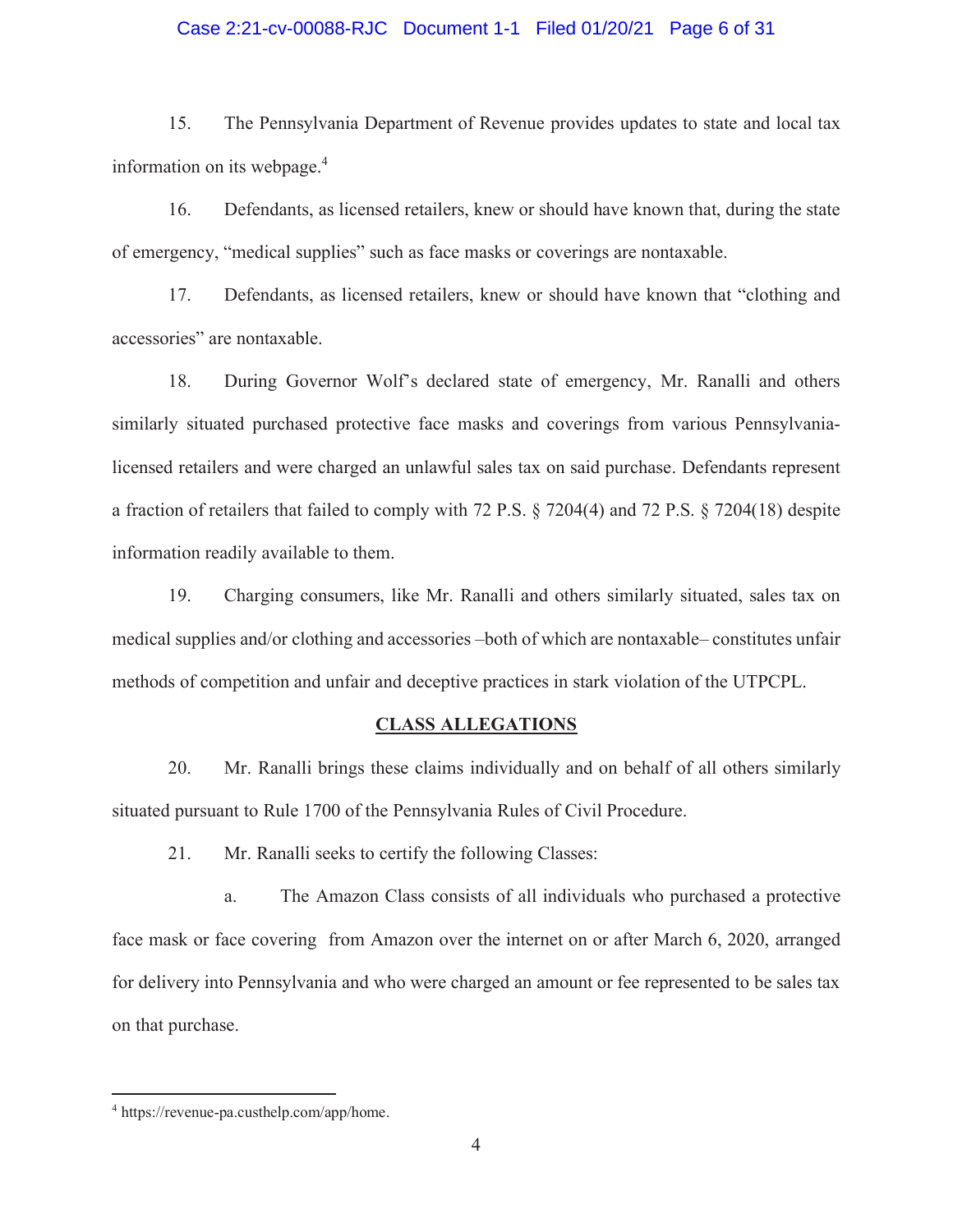#### Case 2:21-cv-00088-RJC Document 1-1 Filed 01/20/21 Page 7 of 31

 $\mathbf{b}$ . The Zazzle, Inc. Class consists of all individuals who purchased a protective face mask or face covering from Zazzle Inc., over the internet on or after March 6, 2020, arranged for delivery into Pennsylvania and who were charged an amount or fee represented to be sales tax on that purchase.

The Amazon and Arena Merchandising Class consists of all individuals  $\mathbf{c}$ . who purchased a protective face mask or face covering from Amazon and Arena Merchandising over the internet on or after March 6, 2020, arranged for delivery into Pennsylvania and who were charged an amount or fee represented to be sales tax on that purchase.

The Etsy Class consists of all individuals who purchased a protective face d. mask or face covering from Etsy over the internet on or after March 6, 2020, arranged for delivery into Pennsylvania and who were charged an amount or fee represented to be sales tax on that purchase.

The Brave New Look Class consists of all individuals who purchased a e. protective face mask or face covering from Brave New Look over the internet on or after March 6, 2020, arranged for delivery into Pennsylvania and who were charged an amount or fee represented to be sales tax on that purchase.

 $f_{\cdot}$ The Outdoor Research Class consists of all individuals who purchased a protective face mask or face covering from Outdoor Research over the internet on or after March 6, 2020, arranged for delivery into Pennsylvania and who were charged an amount or fee represented to be sales tax on that purchase.

22. Plaintiff reserve the right to expand, limit, modify, or amend the class definitions, including the addition of one or more subclasses, in connection with their motion for class

5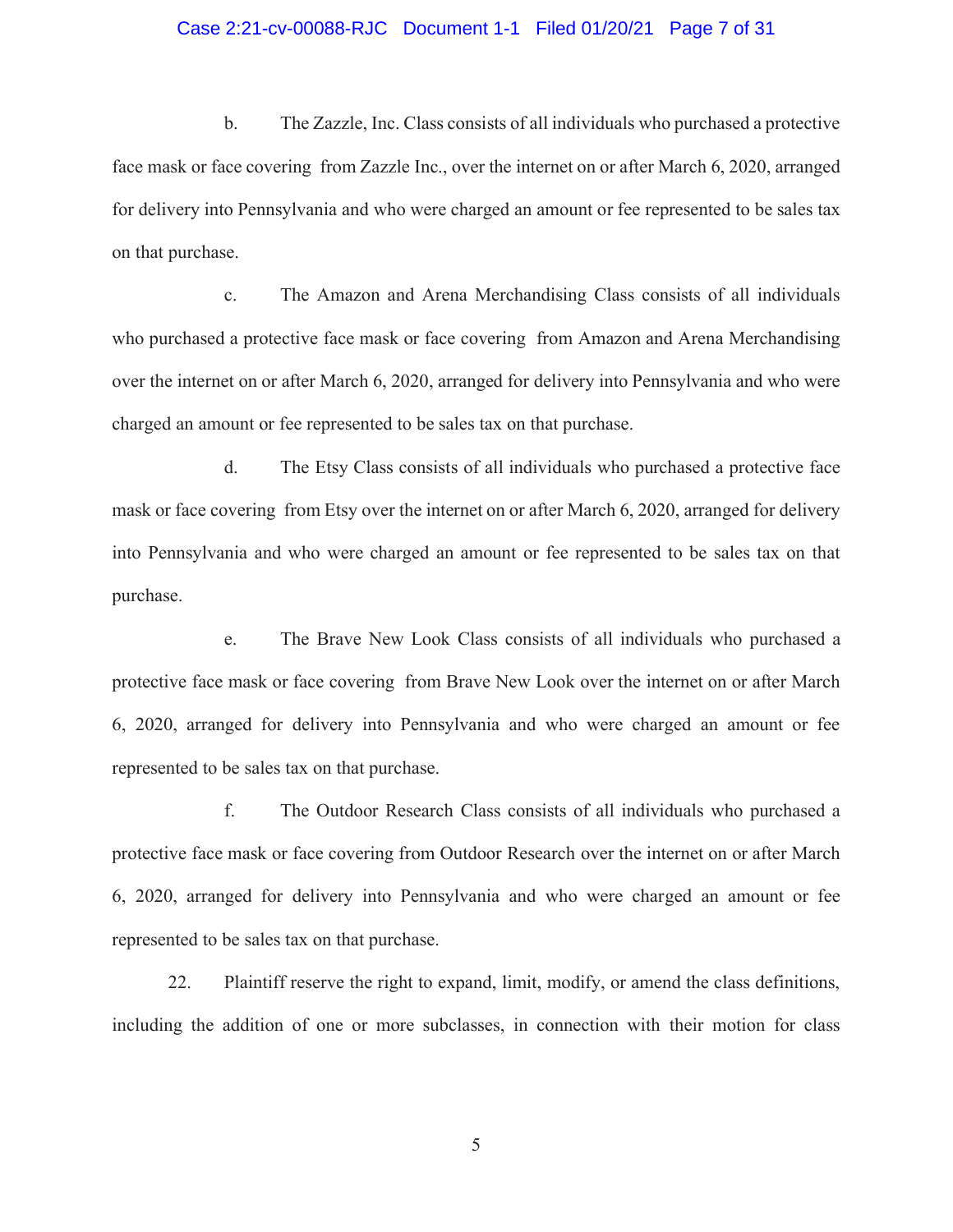#### Case 2:21-cv-00088-RJC Document 1-1 Filed 01/20/21 Page 8 of 31

certification, or at any other time, based on, among other things, changing circumstances and new facts obtained during discovery.

23. This action has been brought, and may properly be maintained, as a class action pursuant to the provisions of Rule 1702 of Pennsylvania Civil Procedure because of a well-defined public interest in this litigation:

24. Numerosity – Pennsylvania Rule of Civil Procedure 1702(1). Upon information and belief, the members of Class are so numerous that individual joinder of all class members is impracticable. Governor Wolf has ordered that every Pennsylvania citizen has been ordered to wear a face mask or covering while in public. Because there are almost 13,000,000 citizens residing within the Commonwealth of Pennsylvania, there are likely hundreds, thousands, or more members of each aforementioned Class. The identities of each Class member are readily ascertainable from the records of sales and/or transactional receipts maintained by each Defendant.

25. **Commonality – Pennsylvania Rule of Civil Procedure 1702(2).** This action involves questions of law and fact that are common to the class members. Such common questions include, but are not limited to:

a. Whether consumers were charged a tax or fee purported to be sales tax on the purchase of face masks or face coverings purchased within, or delivered to, Pennsylvania on or after March 6, 2020

b. Whether charging a tax or fee purported to be sales tax on nontaxable items within the Commonwealth of Pennsylvania constitutes an unfair and deceptive practice in violation of the UTPCPL and/or the PFCEUA.

c. Whether Plaintiff and the Class are entitled to relief in the forms, including but not limited to, declaratory or injunctive in nature.

6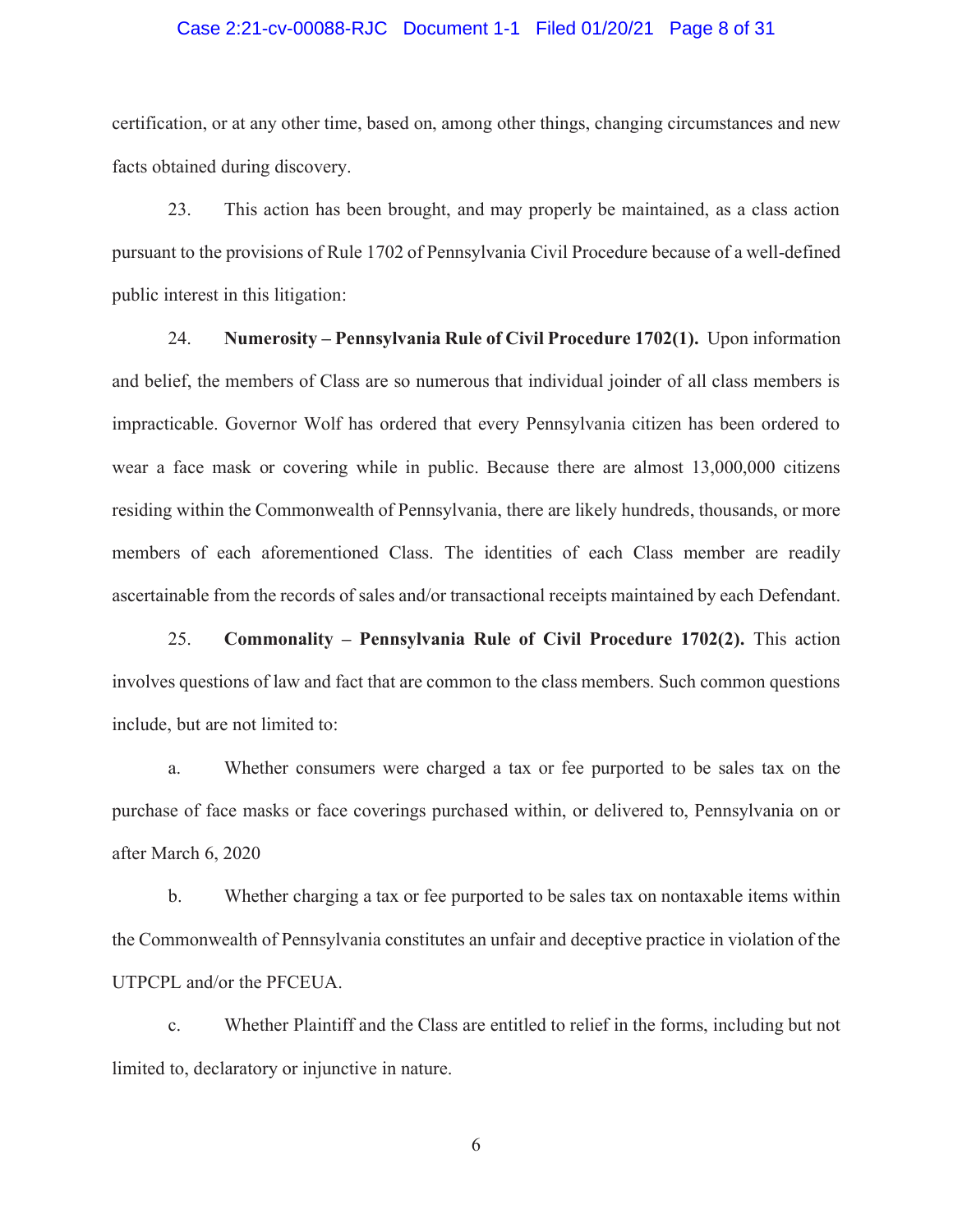#### Case 2:21-cv-00088-RJC Document 1-1 Filed 01/20/21 Page 9 of 31

26. Typicality - Pennsylvania Rule of Civil Procedure 1702(3). The Plaintiff's claims are typical of the other class members' claims because, *inter alia*, all class members were comparably injured. The Plaintiff and all members of the Plaintiff Class have claims arising out of the Defendants' common uniform course of conduct complained of herein.

27. Adequacy of Representation – Pennsylvania Rule of Civil Procedure 1702(4) and 1709. Plaintiff is an adequate representative of the Class because his interests do not conflict with the interests of the other Class members Plaintiff seeks to represent; Plaintiff has retained counsel competent and experienced in complex class action litigation; Plaintiff intends to prosecute this action vigorously; and Plaintiff's counsel has adequate financial means to vigorously pursue this action and ensure the interests of the Classes will not be harmed. Furthermore, the interests of the Class members will be fairly and adequately protected and represented by Plaintiff and Plaintiff's counsel.

28. Predominance – Pennsylvania Rule of Civil Procedure 1708(a)(1). Common questions of law and fact predominate over any questions affecting only individual class members. Defendants' liability and the fact of damages is common to Plaintiff and each member of the Class.

29. Manageability – Pennsylvania Rule of Civil Procedure  $1708(a)(2)$ . While the precise size of the class is unknown without the disclosure of Defendants' records, the claims of Plaintiff and the Class members are substantially identical as explained above. Certifying the case as a class action will centralize these substantially identical claims in a single proceeding and adjudicating these substantially identical claims at one time is the most manageable litigation method available to Plaintiff and the Class.

30. Risk of Inconsistent, Varying, or Prejudicial Adjudications - Pennsylvania **Rule of Civil Procedure 1708(a)(3).** If the claims of Plaintiff and the members of the Class were

 $\boldsymbol{7}$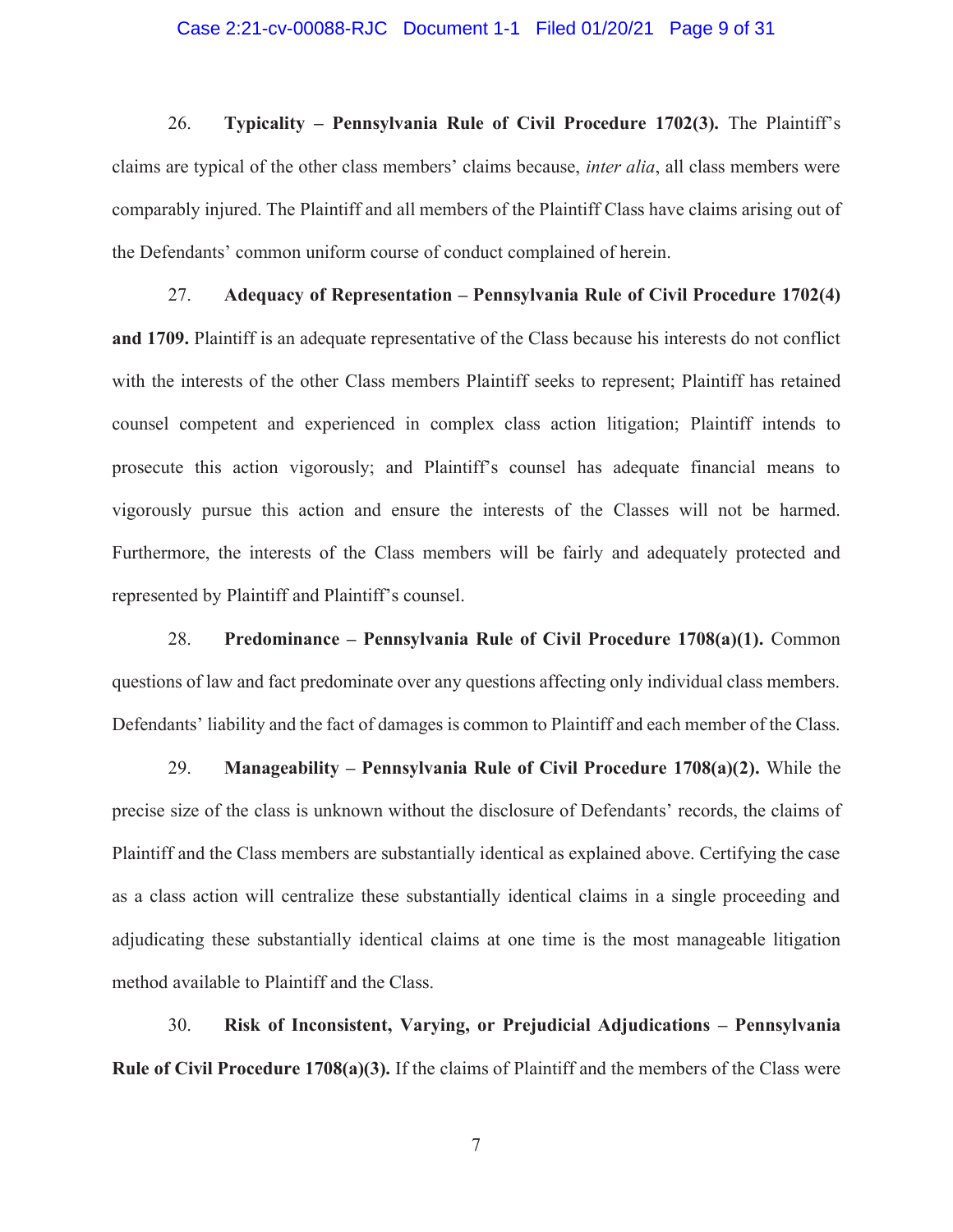#### Case 2:21-cv-00088-RJC Document 1-1 Filed 01/20/21 Page 10 of 31

tried separately, Defendants may be confronted with incompatible standards of conduct and divergent court decisions. Furthermore, if the claims of Plaintiff and the members of the Class were tried individually, adjudications with respect to individual Class members and the propriety of their claims could be dispositive on the interests of other members of the class not party to those individual adjudications and substantially, if not fully, impair or impede their ability to protect their interests. A Class Action will permit large numbers of similarly situated persons to prosecute their common claims in a single forum simultaneously and without the duplication of effort and expense that numerous individual actions would engender.

Litigation Already Commenced - Pennsylvania Rule of Civil Procedure 31.  $1708(a)(4)$ . To Plaintiff's knowledge, there are no other cases that have been brought against Defendants, or that are currently pending against Defendants, where a Pennsylvania consumer seeks to represent a class of Pennsylvania residents based on the conduct alleged in this Class Action Complaint.

32. The Appropriateness of the Forum - Pennsylvania Rule of Civil Procedure  $1708(a)(5)$ . This is the most appropriate forum to concentrate the litigation because Defendant is subject to general jurisdiction in this County and a substantial number of class members were injured in this County.

33. The Class Members' Claims Support Certification - Pennsylvania Rule of Civil **Procedure 1708(a)(6) and (7).** Given the amount recoverable by each Class member, the expenses of individual litigation are insufficient to support or justify individual suits. Furthermore, the damages that may be recovered by the Class will not be so small such that class certification is unjustified. Class treatment will permit the adjudication of relatively small claims by many class members who could not otherwise afford to seek legal redress for the wrongs complained of herein.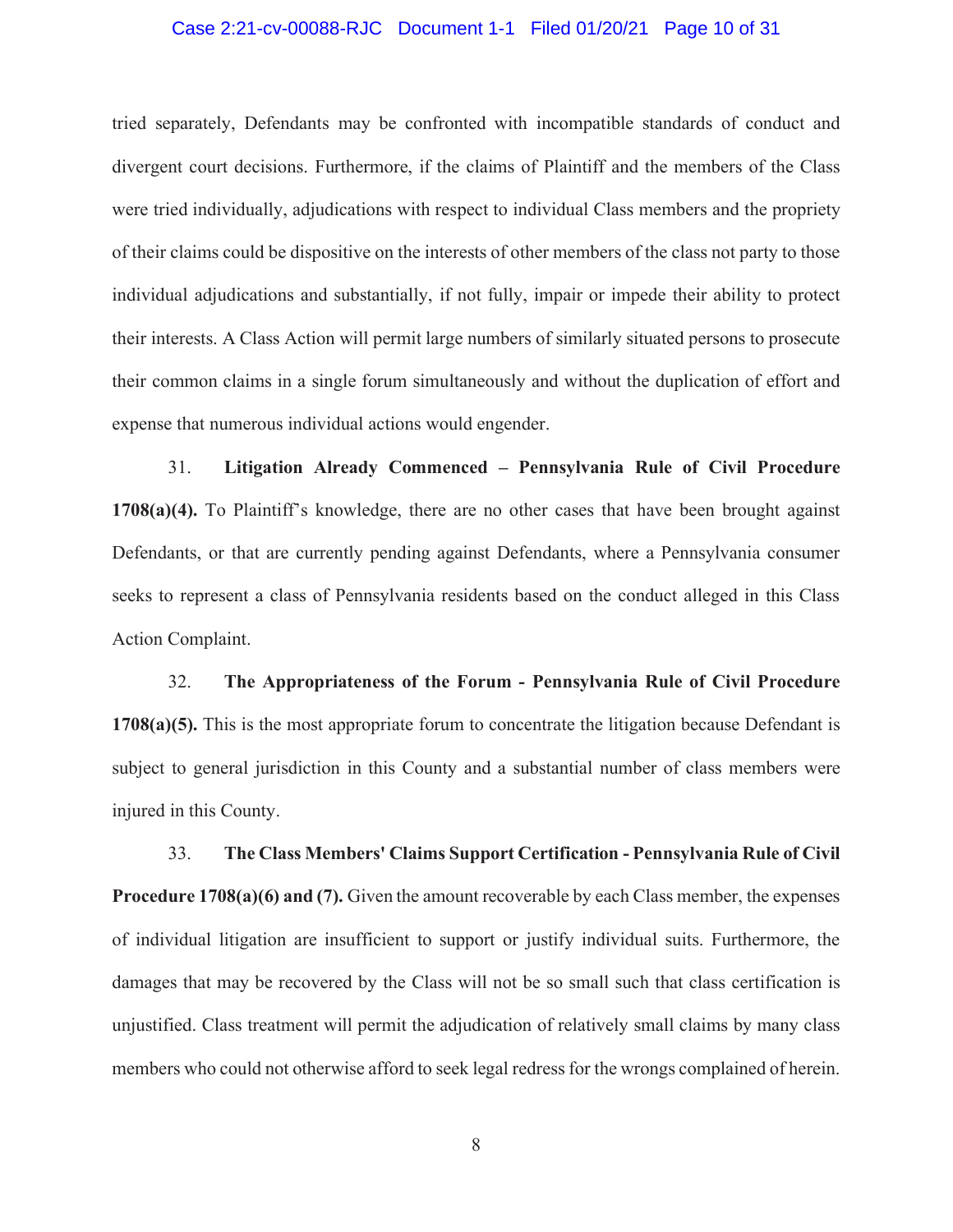#### Case 2:21-cv-00088-RJC Document 1-1 Filed 01/20/21 Page 11 of 31

#### 34. The General Applicability of Defendants' Conduct - Pennsylvania Rule of

Civil Procedure 1708(b)(2). Defendants' uniform conduct is generally applicable to the Class as a whole, making equitable and declaratory relief appropriate with respect to each class member.

#### **COUNT I - AMAZON** VIOLATIONS OF THE UTPCPL 73 Pa. Stat. § 201-1, et seq.

35. Plaintiff incorporates the allegations contained in the paragraphs above as if fully set forth at length herein.

36. Mr. Ranalli and Amazon are persons as defined by the UTPCPL. 73 P.S.  $\S$  201- $2(2)$ .

37. The protective face masks are goods purchased for personal, family and/or household use. 73 P.S.  $\S 201-9.2(a)$ .

38. Amazon's conduct described herein constitutes trade and commerce as defined by the UTPCPL. 73 P.S.  $\S 201-2(3)$ .

- 39. Amazon's advertised price for a protective face mask was \$39.27.
- 40. Vince Ranalli was charged and paid \$40.32.
- 41. Marshall's unlawfully charged Vince Ranalli \$1.05 as a sales tax.
- 42. Amazon's conduct described herein constitutes unfair methods of competition and

unfair and deceptive acts or practices prohibited by the UTPCPL in the following particulars:

- a. Amazon represented that the protective face masks have characteristics that they do not have; 73 P.S.  $\S 201-4(v)$
- b. Amazon advertised goods with the intent not to sell them as advertised; 73 P.S.  $$201-4(ix)$
- c. Amazon engaged in fraudulent or deceptive conduct which created the likelihood of confusion or misunderstanding. 73 P.S.  $\S 201-4(xxi)$ .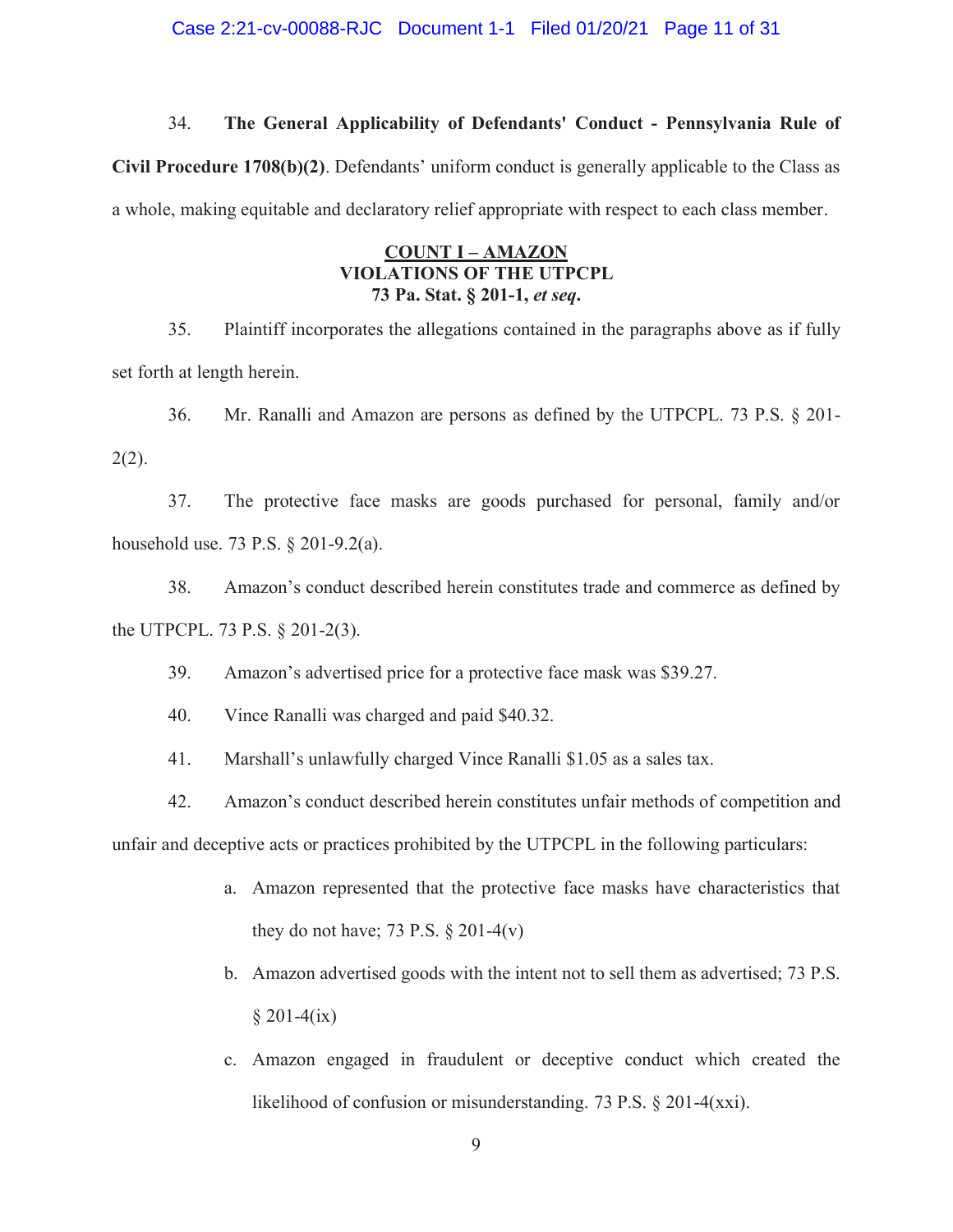#### Case 2:21-cv-00088-RJC Document 1-1 Filed 01/20/21 Page 12 of 31

43. Mr. Ranalli justifiably relied upon Amazon's fraudulent and deceptive conduct to

his financial detriment.

 $44<sup>2</sup>$ Pursuant to UTPCPL 73 P.S. § 201-9.2(a):

> "Any person who purchases or leases goods or services primarily for personal, family or household purposes and thereby suffers any ascertainable loss of money or property, real or personal, as a result of the use or employment by any person of a method, act or practice declared unlawful by section 31 of this act, may bring a private action to recover actual damages or one hundred dollars (\$100.00), whichever is greater. The court may, in its discretion, award up to three times the actual damages sustained, but not less than one hundred dollars (\$100.00), and may provide such additional relief as it deems necessary or proper. The court may award to the plaintiff, in addition to other relief provided in this section, costs and reasonable attorney fees."

45. Recoverable damages under the UTPCPL include compensation for mental anguish, pecuniary damages, consequential damages, cover damages, and inconvenience of suit. Such actual damages may be assessed and trebled at the discretion of the court, in additional to such other relief as deemed just and proper.

46. Amazon's actions were willful, wanton, oppressive, outrageous, and intentional.

Therefore, the imposition of punitive damages is appropriate in this case.

#### **COUNT II - ZAZZLE INC. VIOLATIONS OF THE UTPCPL** 73 Pa. Stat. § 201-1, et seq.

47. Plaintiff incorporates the allegations contained in the paragraphs above as if fully set forth at length herein.

48. Mr. Ranalli and Zazzle Inc. are persons as defined by the UTPCPL. 73 P.S.  $\S$  201- $2(2)$ .

49. The protective face masks are goods purchased for personal, family and/or household use, 73 P.S.  $\&$  201-9.2(a).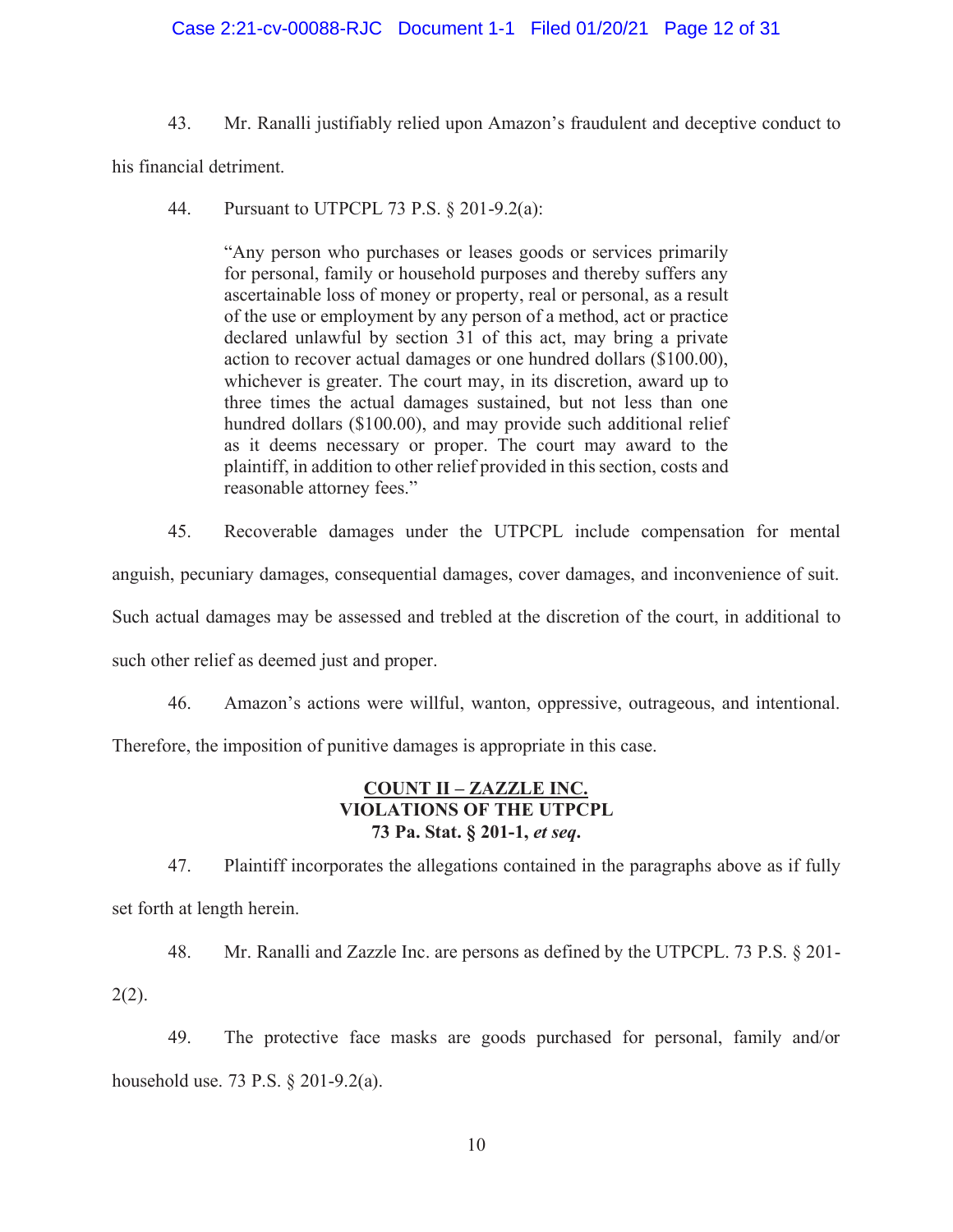#### Case 2:21-cv-00088-RJC Document 1-1 Filed 01/20/21 Page 13 of 31

50. Zazzle Inc.'s conduct described herein constitutes trade and commerce as defined by the UTPCPL. 73 P.S.  $\S 201-2(3)$ .

- 51. Zazzle Inc.'s advertised price for a protective face mask was \$12.95.
- 52. Vince Ranalli was charged and paid \$14.35.
- 53. Zazzle Inc. unlawfully charged Vince Ranalli \$1.40 as a sales tax.
- 54. Zazzle Inc.'s conduct described herein constitutes unfair methods of competition and unfair and deceptive acts or practices prohibited by the UTPCPL in the following particulars:
	- a. Zazzle Inc. represented that the protective face masks have characteristics that they do not have; 73 P.S.  $\S 201-4(v)$
	- b. Zazzle Inc. advertised goods with the intent not to sell them as advertised; 73 P.S.  $\S 201-4(ix)$
	- c. Zazzle Inc. engaged in fraudulent or deceptive conduct which created the likelihood of confusion or misunderstanding. 73 P.S.  $\S 201-4(xxi)$ .

55. Mr. Ranalli justifiably relied upon Zazzle Inc.'s fraudulent and deceptive conduct

to his financial detriment.

56. Pursuant to UTPCPL 73 P.S.  $\S$  201-9.2(a):

"Any person who purchases or leases goods or services primarily for personal, family or household purposes and thereby suffers any ascertainable loss of money or property, real or personal, as a result of the use or employment by any person of a method, act or practice declared unlawful by section 31 of this act, may bring a private action to recover actual damages or one hundred dollars  $(\$100.00)$ , whichever is greater. The court may, in its discretion, award up to three times the actual damages sustained, but not less than one hundred dollars ( $$100.00$ ), and may provide such additional relief as it deems necessary or proper. The court may award to the plaintiff, in addition to other relief provided in this section, costs and reasonable attorney fees."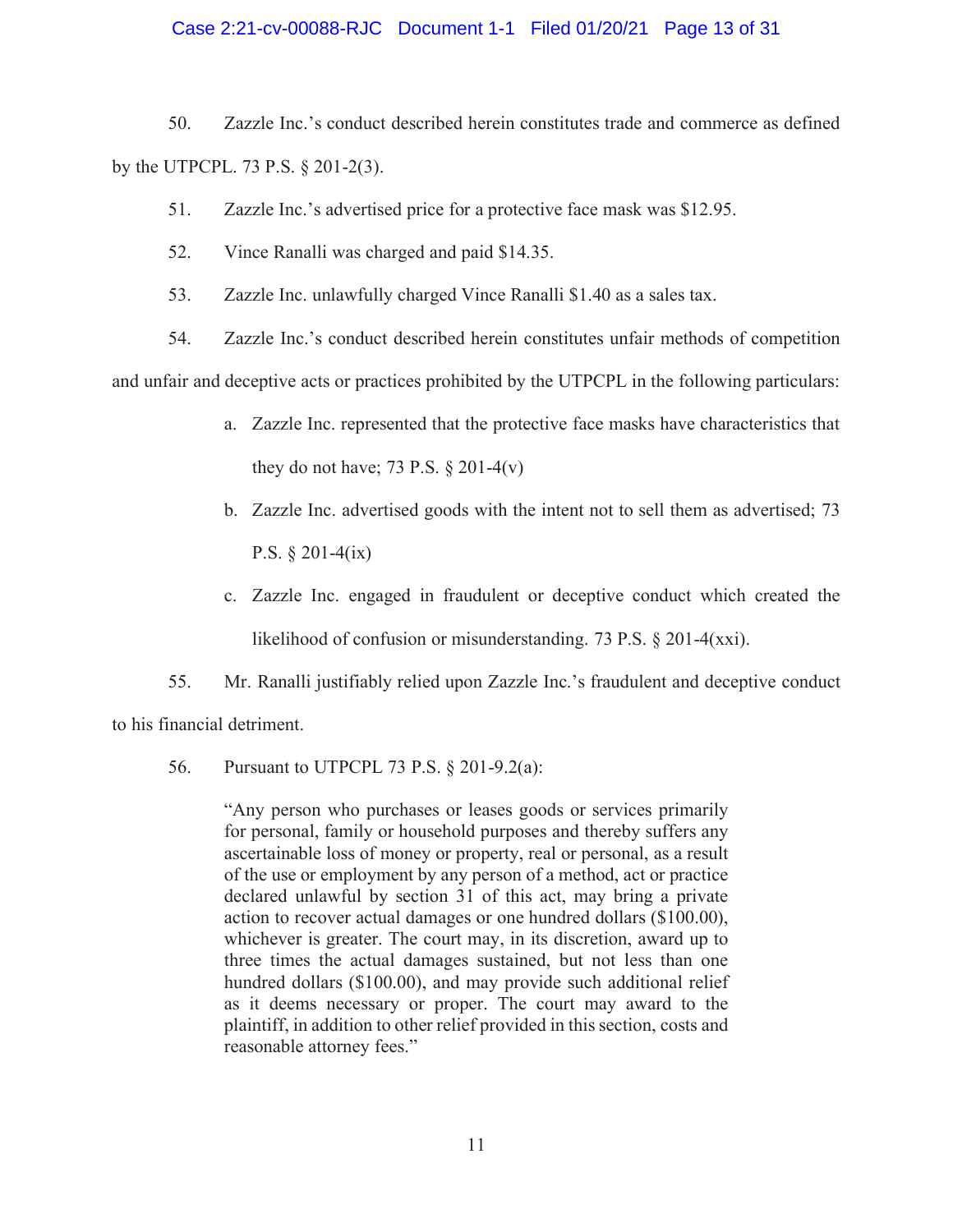#### Case 2:21-cv-00088-RJC Document 1-1 Filed 01/20/21 Page 14 of 31

57. Recoverable damages under the UTPCPL include compensation for mental anguish, pecuniary damages, consequential damages, cover damages, and inconvenience of suit. Such actual damages may be assessed and trebled at the discretion of the court, in additional to such other relief as deemed just and proper.

58. Zazzle Inc.'s actions were willful, wanton, oppressive, outrageous, and intentional. Therefore, the imposition of punitive damages is appropriate in this case.

#### **COUNT III - AMAZON AND ARENA MERCHANDISING VIOLATIONS OF THE UTPCPL** 73 Pa. Stat. § 201-1, et seq. **Jointly and Severally**

59. Plaintiff incorporates the allegations contained in the paragraphs above as if fully set forth at length herein.

60. Mr. Ranalli and Amazon and Arena Merchandising are persons as defined by the UTPCPL. 73 P.S. § 201-2(2).

The protective face masks are goods purchased for personal, family and/or 61. household use. 73 P.S.  $\S 201-9.2(a)$ .

62. Amazon and Arena Merchandising's conduct described herein constitutes trade and commerce as defined by the UTPCPL. 73 P.S. § 201-2(3).

63. Amazon and Arena Merchandising's advertised price for a protective face mask was \$15.99.

64. Vince Ranalli was charged and paid \$16.95.

65. Amazon and Arena Merchandising unlawfully charged Vince Ranalli \$.96 as a sales tax.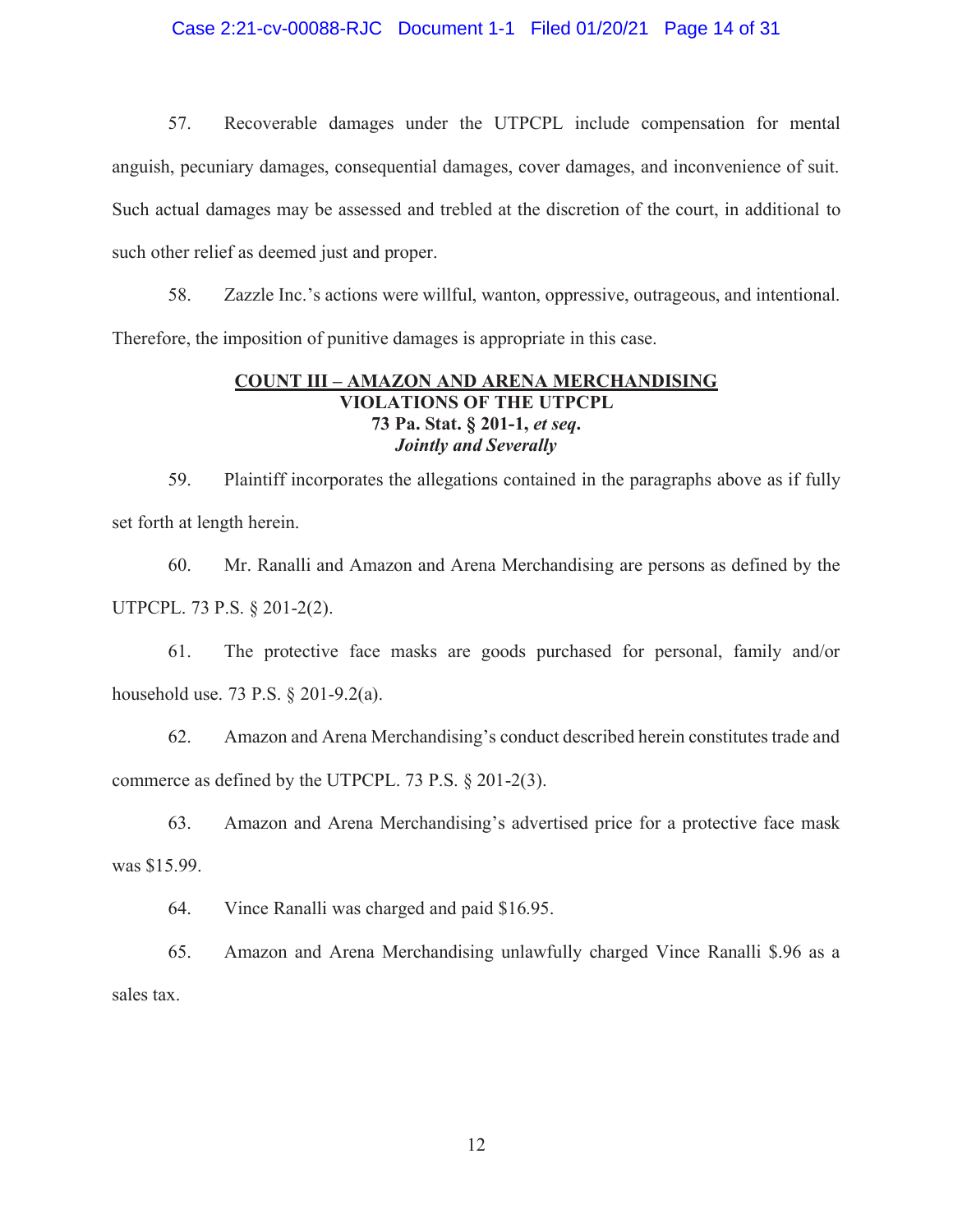#### Case 2:21-cv-00088-RJC Document 1-1 Filed 01/20/21 Page 15 of 31

66. Amazon and Arena Merchandising's conduct described herein constitutes unfair methods of competition and unfair and deceptive acts or practices prohibited by the UTPCPL in the following particulars:

- a. Amazon and Arena Merchandising represented that the protective face masks have characteristics that they do not have; 73 P.S.  $\S 201-4(v)$
- b. Amazon and Arena Merchandising advertised goods with the intent not to sell them as advertised; 73 P.S.  $\S 201-4(ix)$
- c. Amazon and Arena Merchandising engaged in fraudulent or deceptive conduct which created the likelihood of confusion or misunderstanding. 73 P.S.  $\S$  201-

 $4(xxi)$ .

67. Mr. Ranalli justifiably relied upon Amazon and Arena Merchandising's fraudulent

and deceptive conduct to his financial detriment.

68. Pursuant to UTPCPL 73 P.S.  $\S$  201-9.2(a):

> "Any person who purchases or leases goods or services primarily for personal, family or household purposes and thereby suffers any ascertainable loss of money or property, real or personal, as a result of the use or employment by any person of a method, act or practice declared unlawful by section 31 of this act, may bring a private action to recover actual damages or one hundred dollars (\$100.00), whichever is greater. The court may, in its discretion, award up to three times the actual damages sustained, but not less than one hundred dollars (\$100.00), and may provide such additional relief as it deems necessary or proper. The court may award to the plaintiff, in addition to other relief provided in this section, costs and reasonable attorney fees."

69. Recoverable damages under the UTPCPL include compensation for mental anguish, pecuniary damages, consequential damages, cover damages, and inconvenience of suit. Such actual damages may be assessed and trebled at the discretion of the court, in additional to such other relief as deemed just and proper.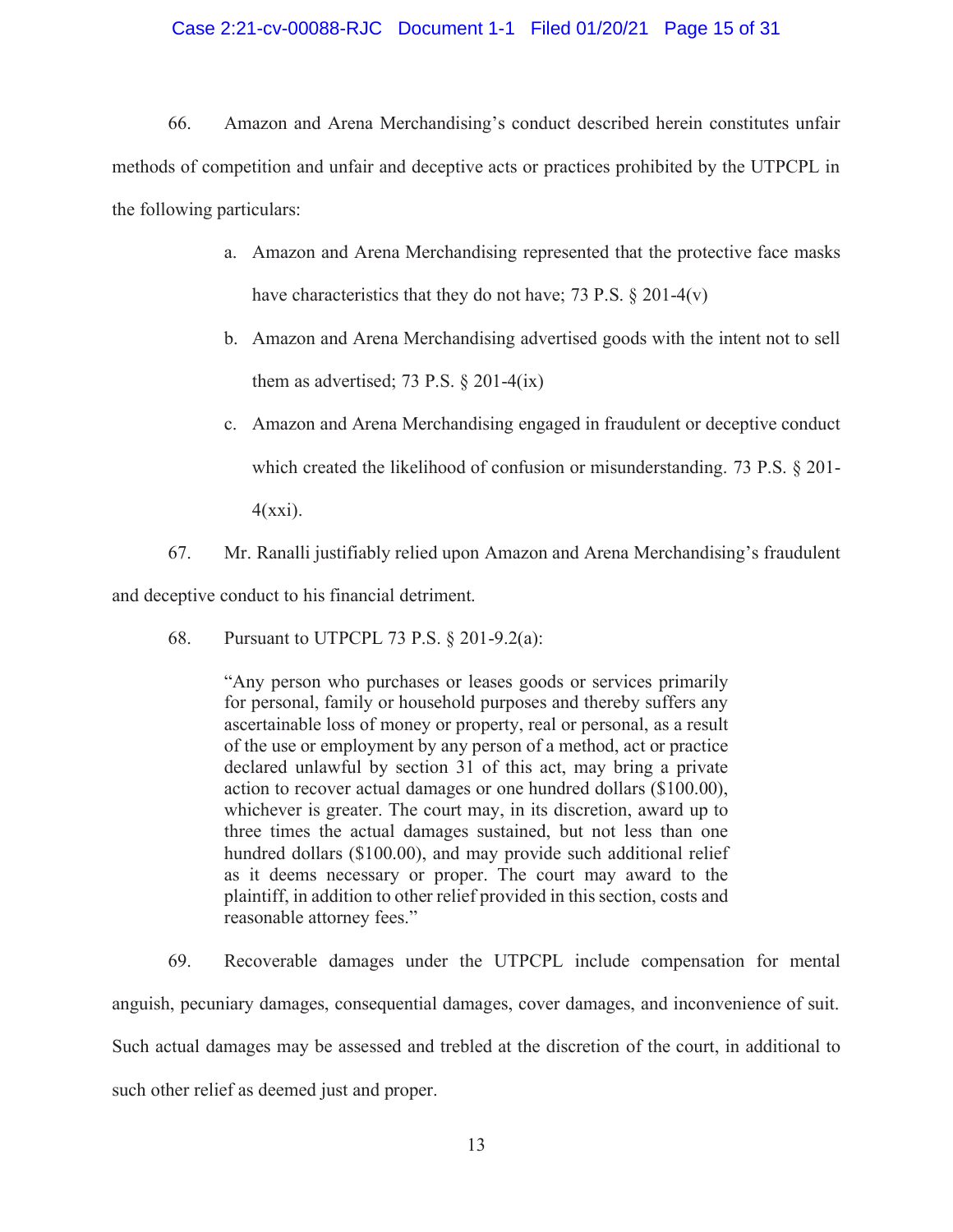#### Case 2:21-cv-00088-RJC Document 1-1 Filed 01/20/21 Page 16 of 31

70. Amazon and Arena Merchandising's actions were willful, wanton, oppressive, outrageous, and intentional. Therefore, the imposition of punitive damages is appropriate in this case.

71. Defendant Amazon.com and Arena Merchandising are jointly and severally liable as a result of their acting in concert to create an indistinguishable harm in violation of Pennsylvania law described herein.

#### **COUNT IV - AMAZON AND ARENA MERCHANDISING CIVIL CONSPIRACY TO COMMIT CONVERSION**

72. Plaintiff incorporates the allegations contained in the paragraphs above as if fully set forth at length herein.

73. In order to state a civil action for conspiracy, a complaint must allege: 1) a combination of two or more persons acting with a common purpose to do an unlawful act or to do a lawful act by unlawful means or for an unlawful purpose; 2) an overt act done in pursuance of the common purpose; and 3) actual legal damage. Goldstein v. Phillip Morris, Inc., 854 A.2d 585, 590 (Pa. Super. 2004) (citing to McKeeman v. Corestates Bank, N.A., 751 A.2d 655, 660 (Pa. Super.  $2000)$ ).

74. Amazon and Arena Merchandising acted in concert to perform the unlawful act of charging sales tax on nontaxable goods in violation of 72 P.S.  $\S$  7204(4), 7204(18) and the UTPCPL.

75. Amazon and Arena Merchandising's common purpose was financial gain.

76. Amazon and Arena Merchandising's overt act in pursuit of the common purpose was the imposition and collection of the unlawful charge which constituted sales tax.

14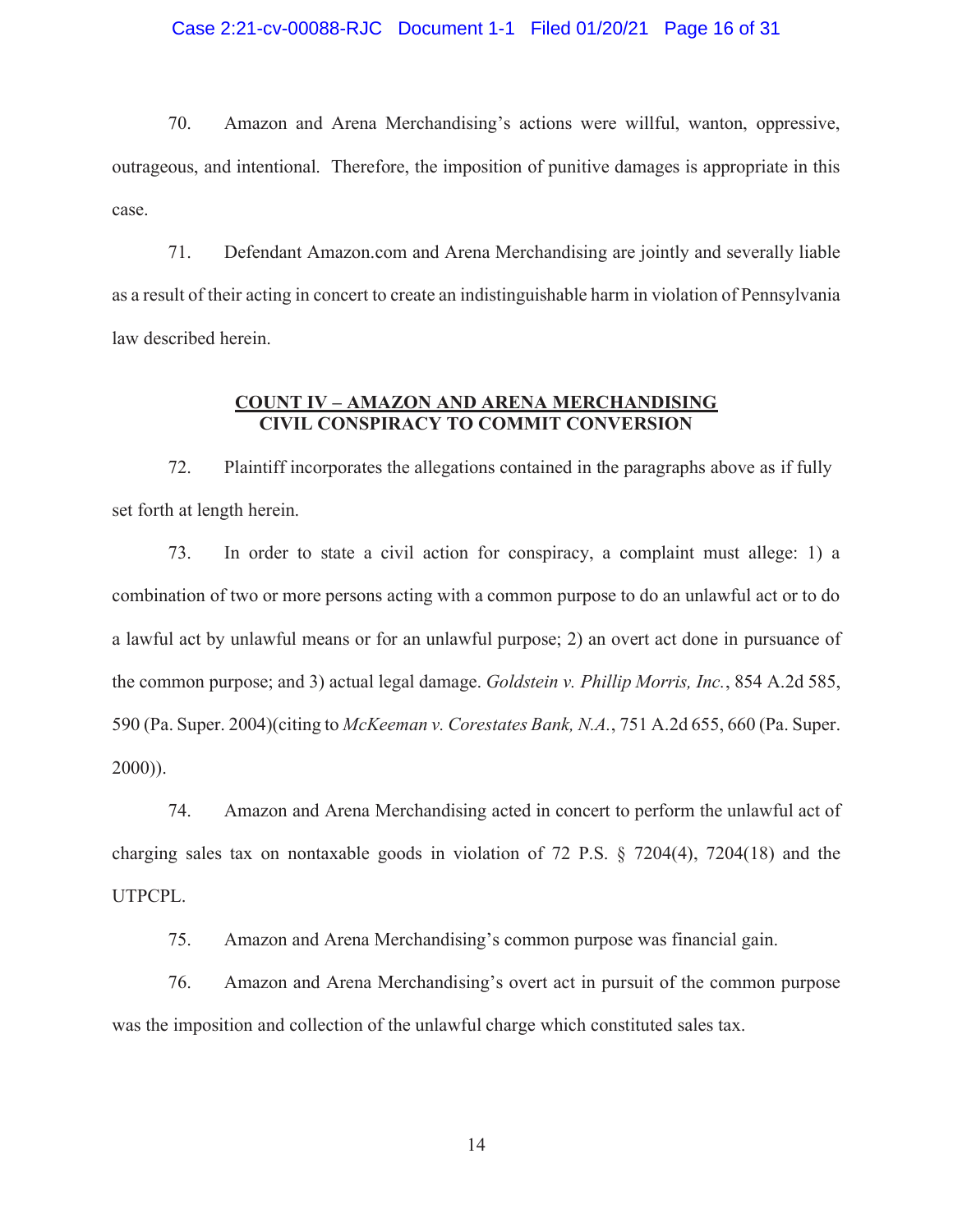#### Case 2:21-cv-00088-RJC Document 1-1 Filed 01/20/21 Page 17 of 31

77. Plaintiff and members similarly situated suffered actual legal damage in violation of their rights as Pennsylvania consumers.

#### **COUNT V - ETSY VIOLATIONS OF THE UTPCPL** 73 Pa. Stat. § 201-1, et seq.

78. Plaintiff incorporates the allegations contained in the paragraphs above as if fully set forth at length herein.

79. Mr. Ranalli and Etsy are persons as defined by the UTPCPL. 73 P.S. § 201-2(2).

80. The protective face masks are goods purchased for personal, family and/or household use. 73 P.S.  $\S 201-9.2(a)$ .

81. Etsy's conduct described herein constitutes trade and commerce as defined by the UTPCPL. 73 P.S. § 201-2(3).

82. Etsy's advertised price for a protective face mask was \$11.98.

83. Vince Ranalli was charged and paid \$12.82.

84. Etsy unlawfully charged Vince Ranalli \$.84 as a sales tax.

85. Etsy's conduct described herein constitutes unfair methods of competition and unfair and deceptive acts or practices prohibited by the UTPCPL in the following particulars:

- a. Etsy represented that the protective face masks have characteristics that they do not have; 73 P.S.  $\S 201-4(v)$
- b. Etsy advertised goods with the intent not to sell them as advertised;  $73$  P.S.  $\S$  $201-4(ix)$
- c. Etsy engaged in fraudulent or deceptive conduct which created the likelihood of confusion or misunderstanding. 73 P.S. § 201-4(xxi).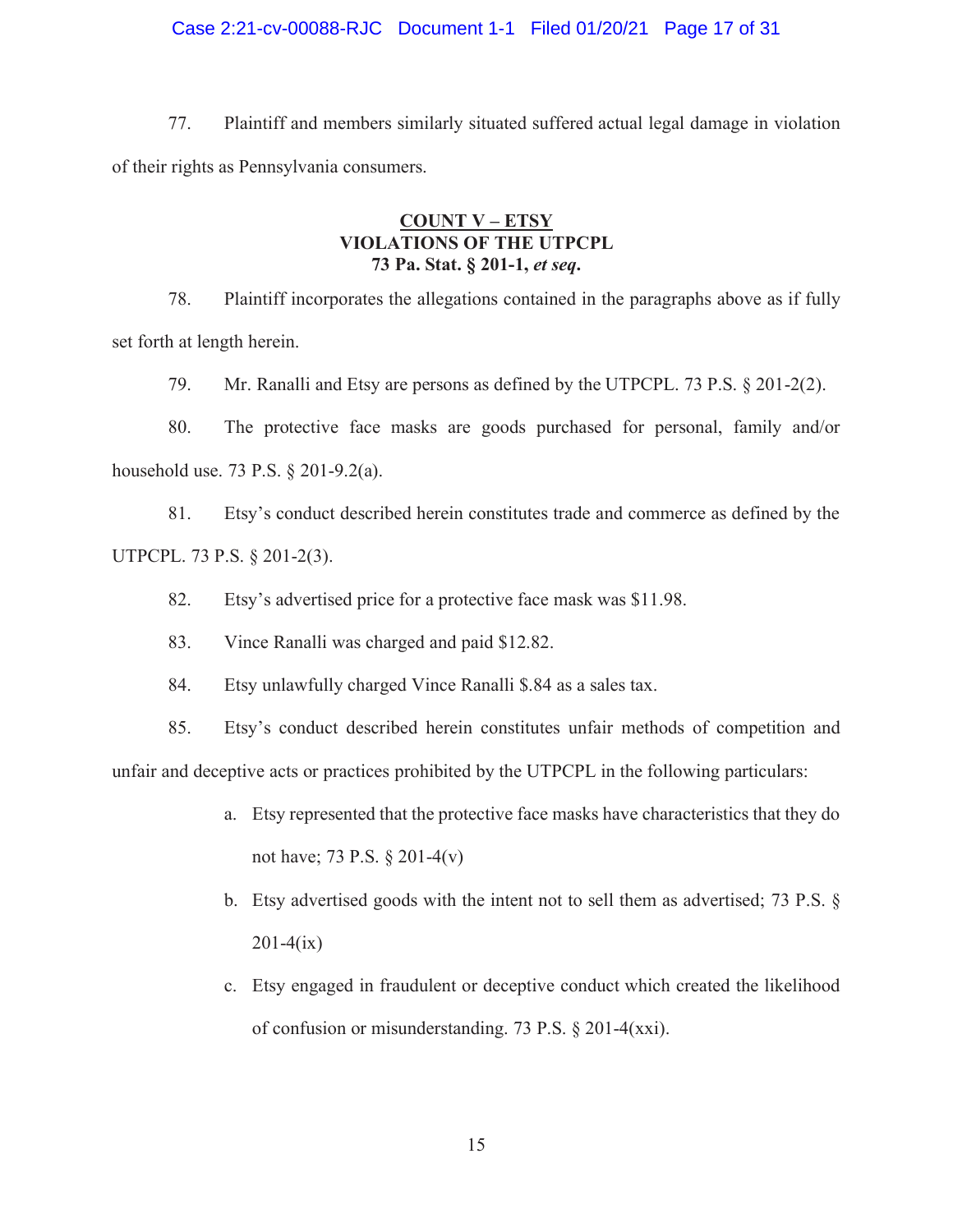#### Case 2:21-cv-00088-RJC Document 1-1 Filed 01/20/21 Page 18 of 31

86. Mr. Ranalli justifiably relied upon Etsy's fraudulent and deceptive conduct to his

financial detriment.

87. Pursuant to UTPCPL 73 P.S. § 201-9.2(a):

> "Any person who purchases or leases goods or services primarily for personal, family or household purposes and thereby suffers any ascertainable loss of money or property, real or personal, as a result of the use or employment by any person of a method, act or practice declared unlawful by section 31 of this act, may bring a private action to recover actual damages or one hundred dollars (\$100.00), whichever is greater. The court may, in its discretion, award up to three times the actual damages sustained, but not less than one hundred dollars (\$100.00), and may provide such additional relief as it deems necessary or proper. The court may award to the plaintiff, in addition to other relief provided in this section, costs and reasonable attorney fees."

88. Recoverable damages under the UTPCPL include compensation for mental anguish, pecuniary damages, consequential damages, cover damages, and inconvenience of suit. Such actual damages may be assessed and trebled at the discretion of the court, in additional to such other relief as deemed just and proper.

89. Etsy's actions were willful, wanton, oppressive, outrageous, and intentional.

Therefore, the imposition of punitive damages is appropriate in this case.

#### **COUNT VI - BRAVE NEW LOOK VIOLATIONS OF THE UTPCPL** 73 Pa. Stat. § 201-1, et seq.

90. Plaintiff incorporates the allegations contained in the paragraphs above as if fully set forth at length herein.

91. Mr. Ranalli and Brave New Look are persons as defined by the UTPCPL. 73 P.S.  $§$  201-2(2).

92. The protective face masks are goods purchased for personal, family and/or household use, 73 P.S.  $\&$  201-9.2(a).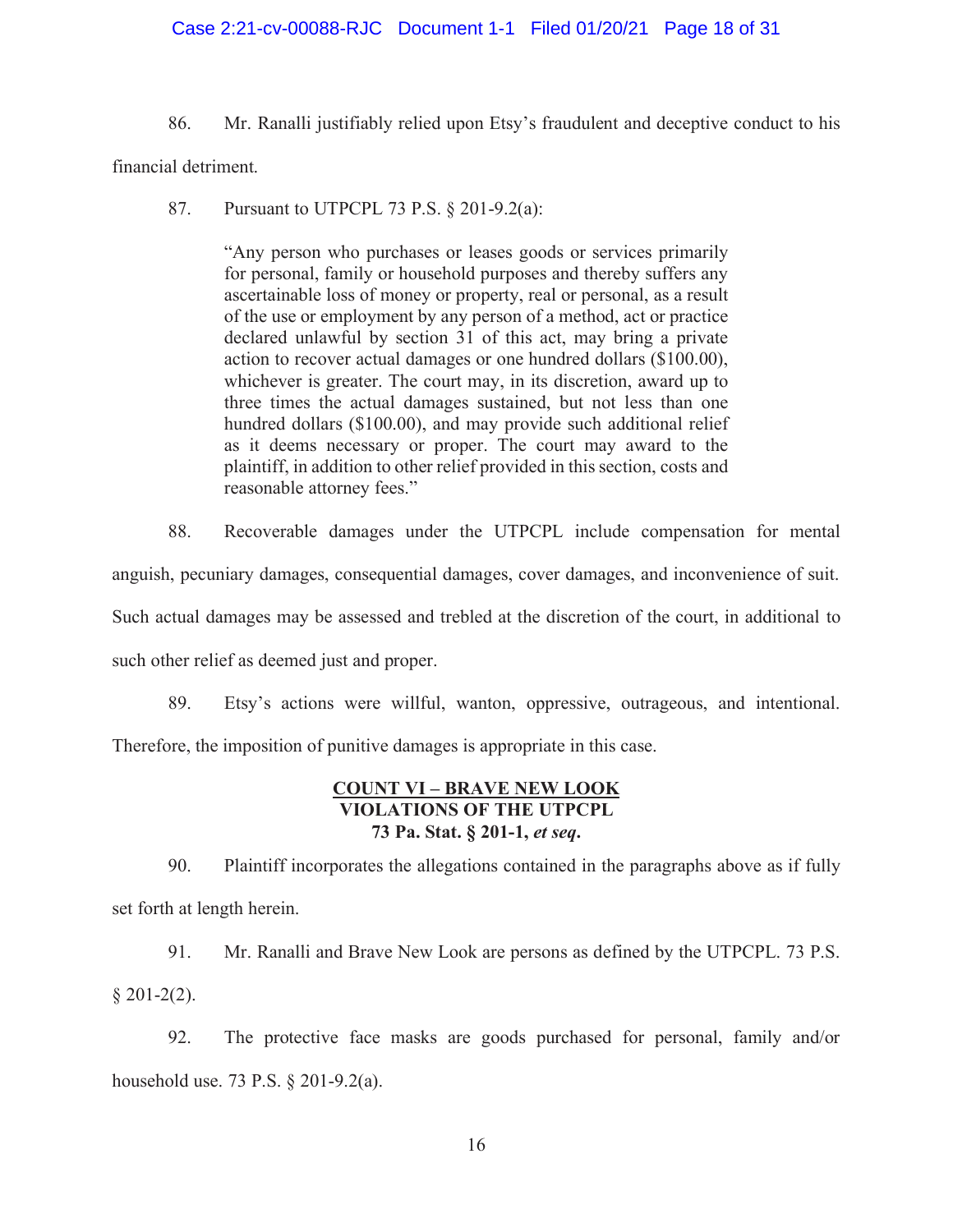#### Case 2:21-cv-00088-RJC Document 1-1 Filed 01/20/21 Page 19 of 31

93. Brave New Look's conduct described herein constitutes trade and commerce as defined by the UTPCPL. 73 P.S.  $\S$  201-2(3).

94. Brave New Look's advertised price for a protective face mask was \$20.00.

- 95. Vince Ranalli was charged and paid \$21.50 for the mask itself.
- 96. Brave New Look unlawfully charged Vince Ranalli \$1.50 as a sales tax.

97. Brave New Look's conduct described herein constitutes unfair methods of competition and unfair and deceptive acts or practices prohibited by the UTPCPL in the following particulars:

- a. Brave New Look represented that the protective face masks have characteristics that they do not have; 73 P.S.  $\S 201-4(v)$
- b. Brave New Look advertised goods with the intent not to sell them as advertised; 73 P.S. § 201-4(ix)
- c. Brave New Look engaged in fraudulent or deceptive conduct which created the likelihood of confusion or misunderstanding. 73 P.S.  $\S 201-4(xxi)$ .
- 98. Mr. Ranalli justifiably relied upon Brave New Look's fraudulent and deceptive

conduct to his financial detriment.

99. Pursuant to UTPCPL 73 P.S.  $\S$  201-9.2(a):

> "Any person who purchases or leases goods or services primarily for personal, family or household purposes and thereby suffers any ascertainable loss of money or property, real or personal, as a result of the use or employment by any person of a method, act or practice declared unlawful by section 31 of this act, may bring a private action to recover actual damages or one hundred dollars (\$100.00), whichever is greater. The court may, in its discretion, award up to three times the actual damages sustained, but not less than one hundred dollars (\$100.00), and may provide such additional relief as it deems necessary or proper. The court may award to the plaintiff, in addition to other relief provided in this section, costs and reasonable attorney fees."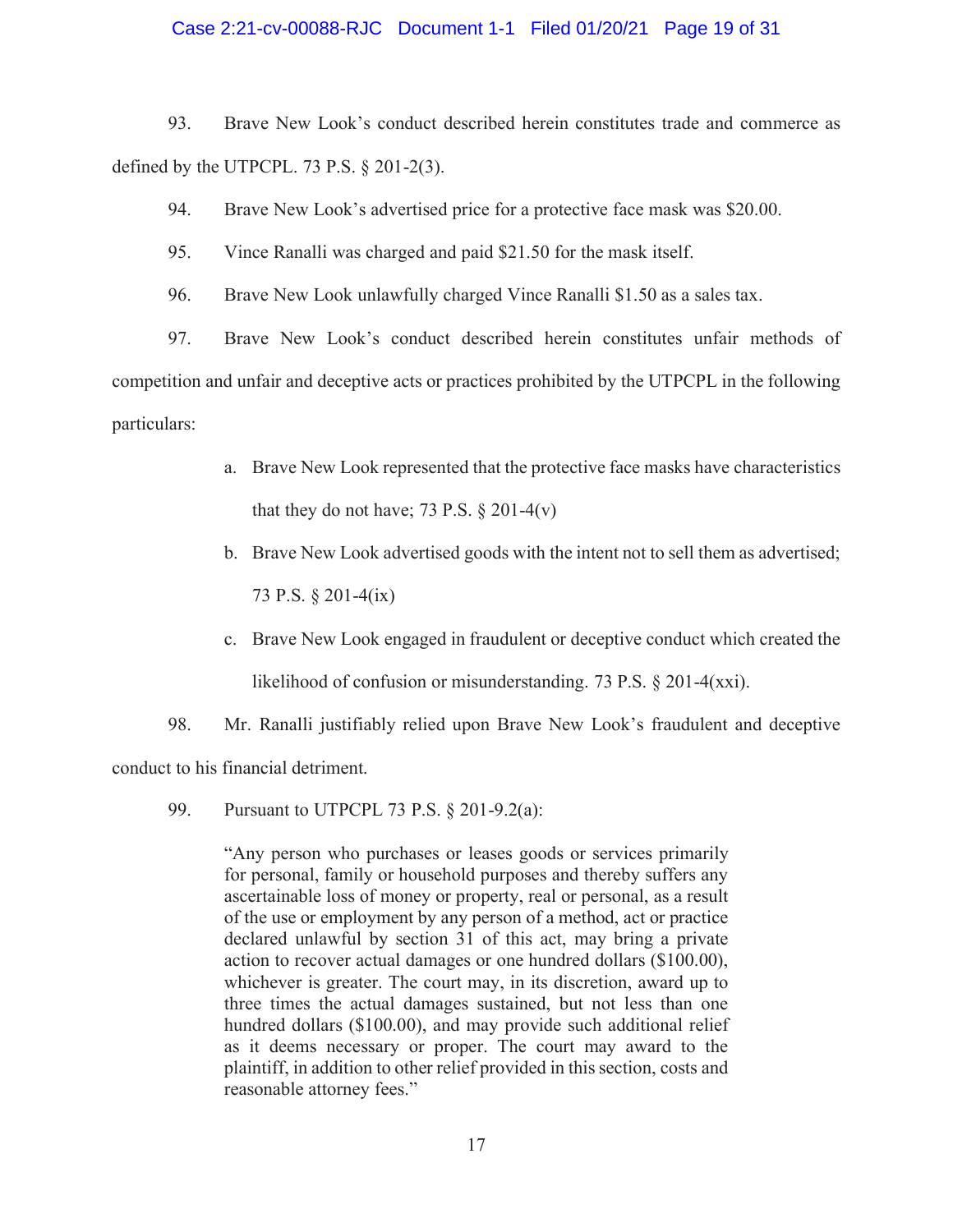#### Case 2:21-cv-00088-RJC Document 1-1 Filed 01/20/21 Page 20 of 31

 $100.$ Recoverable damages under the UTPCPL include compensation for mental anguish, pecuniary damages, consequential damages, cover damages, and inconvenience of suit. Such actual damages may be assessed and trebled at the discretion of the court, in additional to such other relief as deemed just and proper.

101. Brave New Look's actions were willful, wanton, oppressive, outrageous, and intentional. Therefore, the imposition of punitive damages is appropriate in this case.

#### **COUNT VII - OUTDOOR RESEARCH VIOLATIONS OF THE UTPCPL** 73 Pa. Stat. § 201-1, et seq.

102. Plaintiff incorporates the allegations contained in the paragraphs above as if fully set forth at length herein.

103. Mr. Ranalli and Outdoor Research are persons as defined by the UTPCPL. 73 P.S.  $$201-2(2).$ 

104. The protective face masks are goods purchased for personal, family and/or household use. 73 P.S.  $\S 201-9.2(a)$ .

Outdoor Research's conduct described herein constitutes trade and commerce as 105. defined by the UTPCPL. 73 P.S.  $\S$  201-2(3).

106. Outdoor Research's advertised price for a protective face mask was \$20.00.

107. Vince Ranalli was charged and paid \$22.03 for the mask itself.

108. Outdoor Research unlawfully charged Vince Ranalli \$2.03 as a sales tax.

109. Outdoor Research's conduct described herein constitutes unfair methods of competition and unfair and deceptive acts or practices prohibited by the UTPCPL in the following particulars: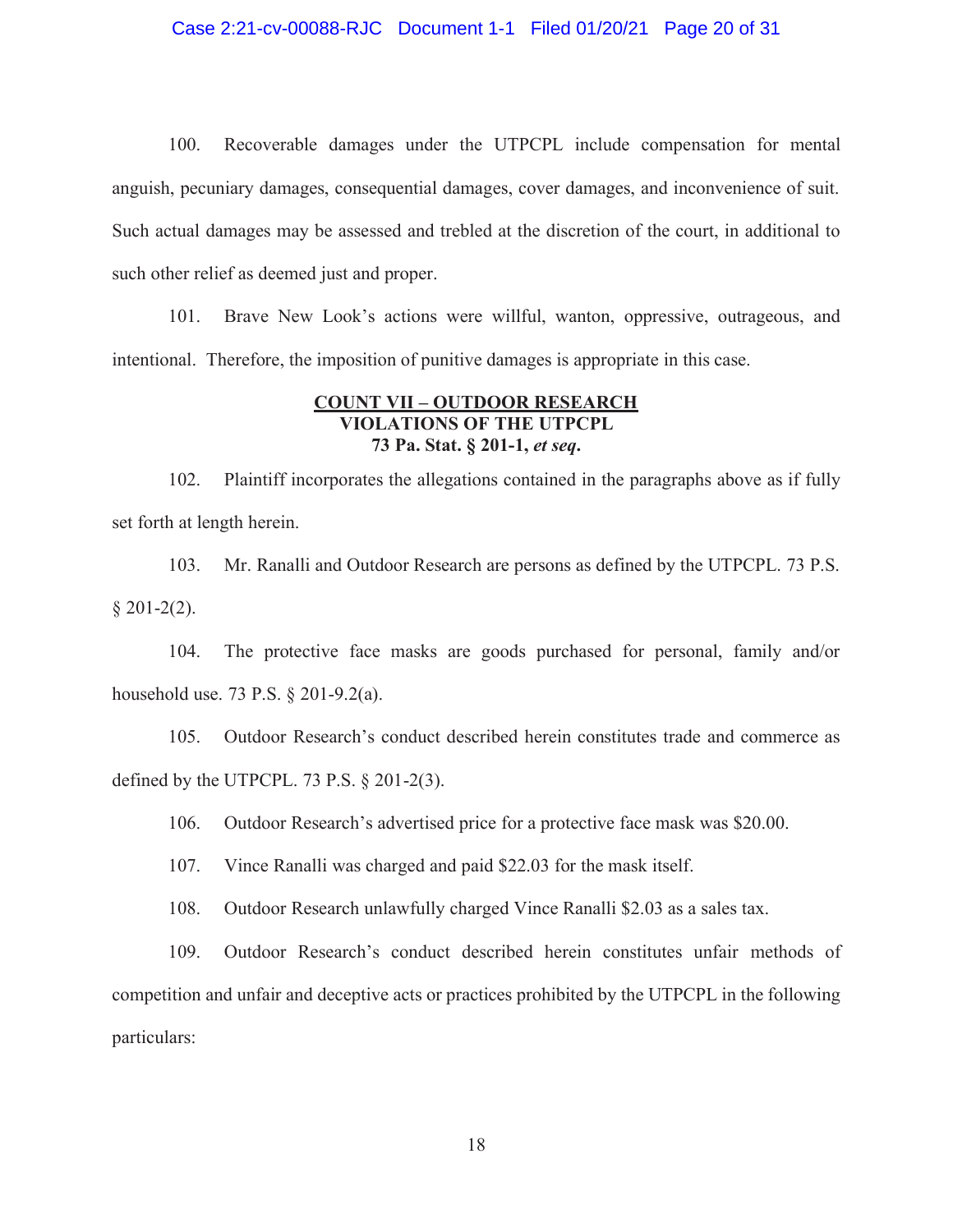- a. Outdoor Research represented that the protective face masks have characteristics that they do not have; 73 P.S.  $\S 201-4(v)$
- b. Outdoor Research advertised goods with the intent not to sell them as advertised; 73 P.S.  $\S 201-4(ix)$
- c. Outdoor Research engaged in fraudulent or deceptive conduct which created the likelihood of confusion or misunderstanding. 73 P.S.  $\S 201-4(xxi)$ .
- Mr. Ranalli justifiably relied upon Outdoor Research's fraudulent and deceptive 110.

conduct to his financial detriment.

 $111.$ Pursuant to UTPCPL 73 P.S.  $\S$  201-9.2(a):

> "Any person who purchases or leases goods or services primarily for personal, family or household purposes and thereby suffers any ascertainable loss of money or property, real or personal, as a result of the use or employment by any person of a method, act or practice declared unlawful by section 31 of this act, may bring a private action to recover actual damages or one hundred dollars (\$100.00), whichever is greater. The court may, in its discretion, award up to three times the actual damages sustained, but not less than one hundred dollars (\$100.00), and may provide such additional relief as it deems necessary or proper. The court may award to the plaintiff, in addition to other relief provided in this section, costs and reasonable attorney fees."

112. Recoverable damages under the UTPCPL include compensation for mental anguish, pecuniary damages, consequential damages, cover damages, and inconvenience of suit. Such actual damages may be assessed and trebled at the discretion of the court, in additional to such other relief as deemed just and proper.

Outdoor Research's actions were willful, wanton, oppressive, outrageous, and  $113.$ 

intentional. Therefore, the imposition of punitive damages is appropriate in this case.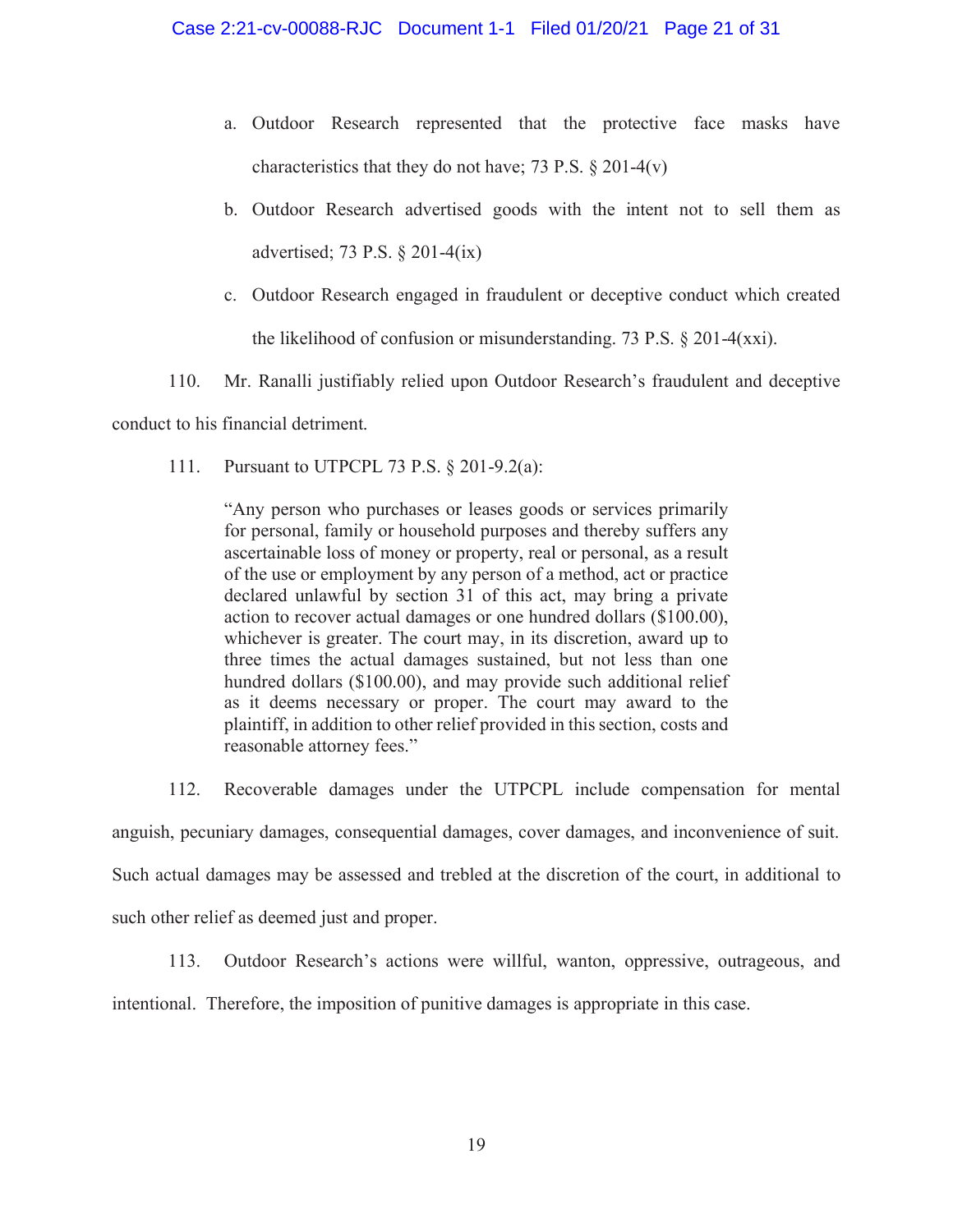#### **COUNT VIII** VIOLATIONS OF THE PFCEUA, 73 P.S. § 2270, et seq. VIOLATIONS OF THE UTPCPL, 73 P.S. § 201-1, et seq. **Asserted on behalf of Plaintiff and Class, against All Defendants**

114. Plaintiff incorporates the allegations contained in the paragraphs, above, as if fully

set forth at length herein.

Vince Ranalli is a "consumer" as defined by 73 P.S. § 2270.3 of the PFCEUA. 115.

Defendants are "creditor[s]" as defined by 73 P.S. § 2270.3 of the PFCEUA. At the 116.

point of sale, a debt was created to which Plaintiff owed and promptly paid.

73 P.S. § 2270.4(5) of the PFCEUA provides: 117.

> (5) A creditor may not use any false, deceptive or misleading representation or means in connection with the collection of any debt. Without limiting the general application of the foregoing, the following conduct is a violation of this paragraph:

> (v) The threat to take any action that cannot legally be taken or that is not intended to be taken

> (x) The use of any false representation or deceptive means to collect or attempt to collect any debt or to obtain information concerning a consumer.

73 P.S. § 2270.4(5) of the PFCEUA.

Upon charging sales tax upon a nontaxable item, Defendants utilized false, 118. deceptive, and misleading representations and means in connection with the collection of any debt as Defendants misrepresented the amount lawfully due in violation of 73 P.S. § 2270.4(5) of the PFCEUA.

119. Upon charging sales tax upon an item deemed exempt from sales tax provisions,

Defendants took an action that cannot legally be taken in violation of 73 P.S.  $\S 2270.4(5)(v)$  of the

PFCEUA.

 $120.$ 73 P.S. § 2270.4(6) of the PFCEUA provides: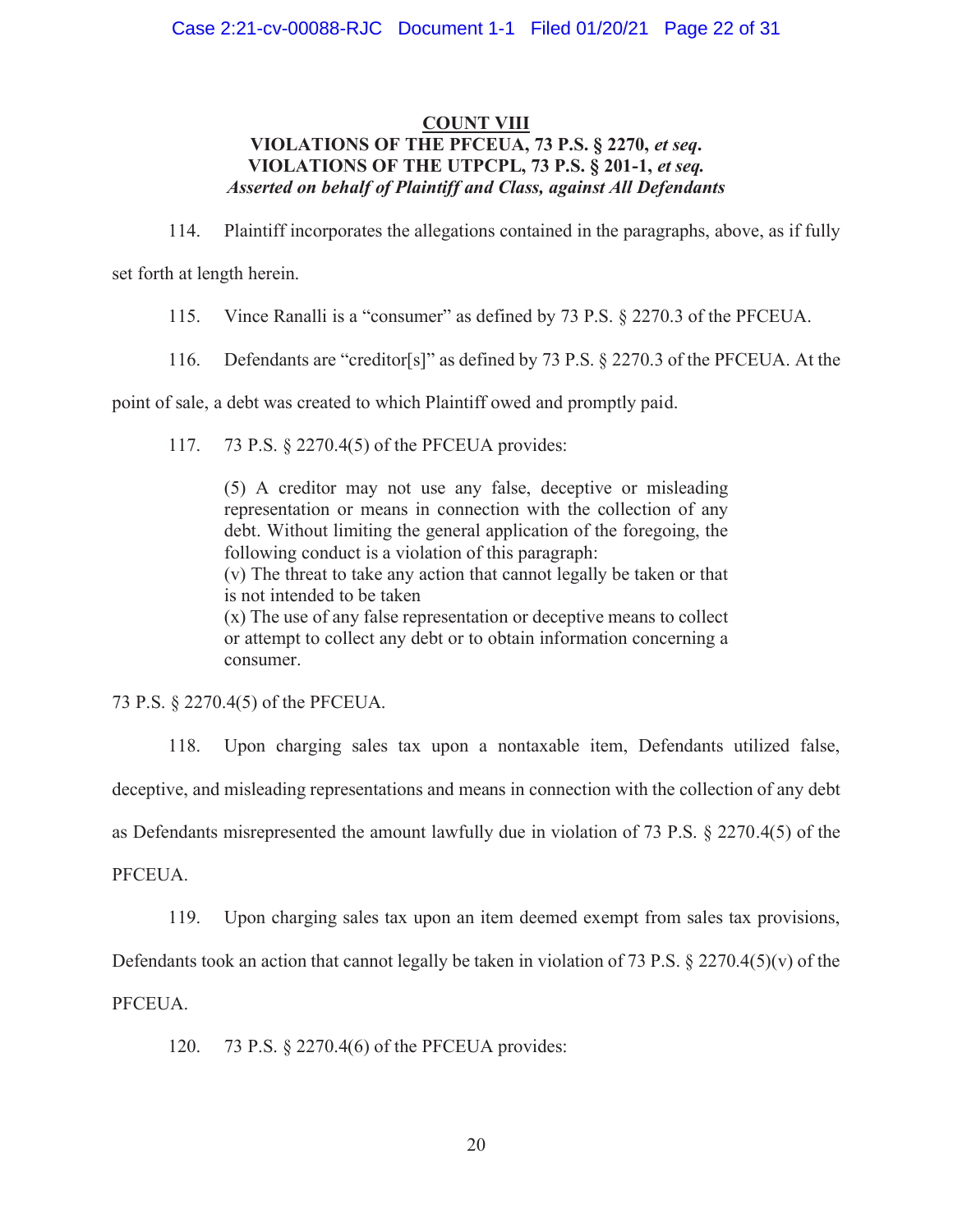A creditor may not use unfair or unconscionable means to collect or attempt to collect any debt. Without limiting the general application of the foregoing, the following conduct is a violation of this paragraph:

(i) The collection of any amount, including any interest, fee, charge or expense incidental to the principal obligation, unless such amount is expressly authorized by the agreement creating the debt or permitted by law

73 P.S. § 2270.4(6) of the PFCEUA.

Defendants' unlawful behavior described hereinabove constituted the collection of  $121$ any amount not expressly authorized by law in violation of 73 P.S.  $\S 2270.4(6)(i)$  of the PFCEUA.

Vince Ranalli thereby justifiably relied upon and subsequently suffered an 122. ascertainable loss in the form of the abovementioned excessive and unlawful charge.

73 P.S. § 2270.5 of the PFCEUA provides "If a debt collector or creditor engages 123. in an unfair or deceptive debt collection act or practice under this act, it shall constitute a violation of the act of December 17, 1968 (P.L. 1224, No. 387), known as the Unfair Trade Practices and Consumer Protection Law." Id.

124. 73 P.S.  $\S$  201-2(4)(xxi) of the UTPCPL prohibits "engaging in any other fraudulent or deceptive conduct which creates a likelihood of confusion or of misunderstanding." Id.

125. Defendants engaged in fraudulent or deceptive conduct becoming of confusion or of misunderstanding upon exacting a tax upon a nontaxable item as described hereinabove.

126. Therefore, Defendants violated 73 P.S.  $\S 201-2(4)(xxi)$  of the UTPCPL.

127. 73 P.S. § 201-9.2 of the UTPCPL provides, in relevant part:

> Any person who purchases or leases goods or services primarily for personal, family or household purposes and thereby suffers any ascertainable loss of money or property, real or personal, as a result of the use or employment by any person of a method, act or practice declared unlawful by section 3 1 of this act, may bring a private action to recover actual damages or one hundred dollars (\$100), whichever is greater. The court may, in its discretion, award up to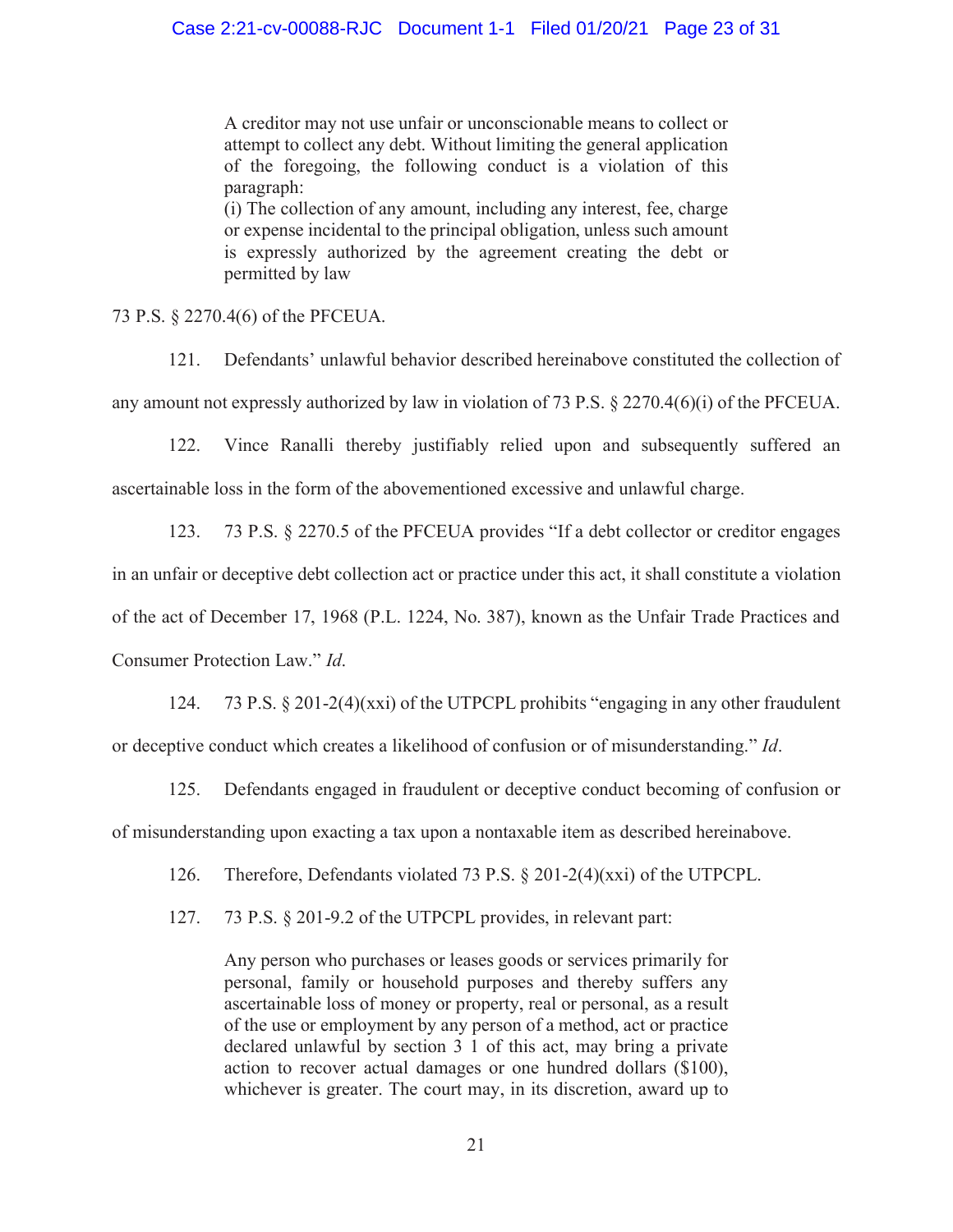three times the actual damages sustained, but not less than one hundred dollars (\$100), and may provide such additional relief as it deems necessary or proper. The court may award to the plaintiff, in addition to other relief provided in this section, costs and reasonable attorney fees

73 P.S. § 201-9.2 of the UTPCPL.

As a direct and proximate result of Defendants' violations of the PFCEUA and the 73.

UTPCPL, Vince Ranalli suffered actual damages in the form of the unlawfully charged sales tax,

annoyance, anxiety, embarrassment, emotional distress, and severe inconvenience.

## **COUNT IX**

# Asserted on behalf of Plaintiffs and Class, against All Defendants **Misappropriation/Conversion**

 $74.$ Plaintiffs incorporate by reference each and every prior and subsequent allegation

of this Class Action Complaint as if fully restated herein.

75. At all times relevant herein, Plaintiffs and class members had a property interest in

their funds.

76. Defendants, by their wrongful acts, interfered with Plaintiffs' and class members'

property interests in their funds by unlawfully exacting a tax on a nontaxable item

77. Defendants had no authority to charge Plaintiffs and class members tax on a nontaxable product.

78. As a result, Defendants' collection of fees converted the funds rightfully belonging to Plaintiffs and the class members without their consent. Further, Defendants caused the Plaintiffs and class members to suffer a loss of use of their funds.

79. The conversion the class member's money was illegal, unjustified, outrageous, and intentional, insofar as it is believed and therefore averred that at all times relevant herein Defendants have or had actual knowledge that the process it employed to charge Plaintiffs violated Pennsylvania law.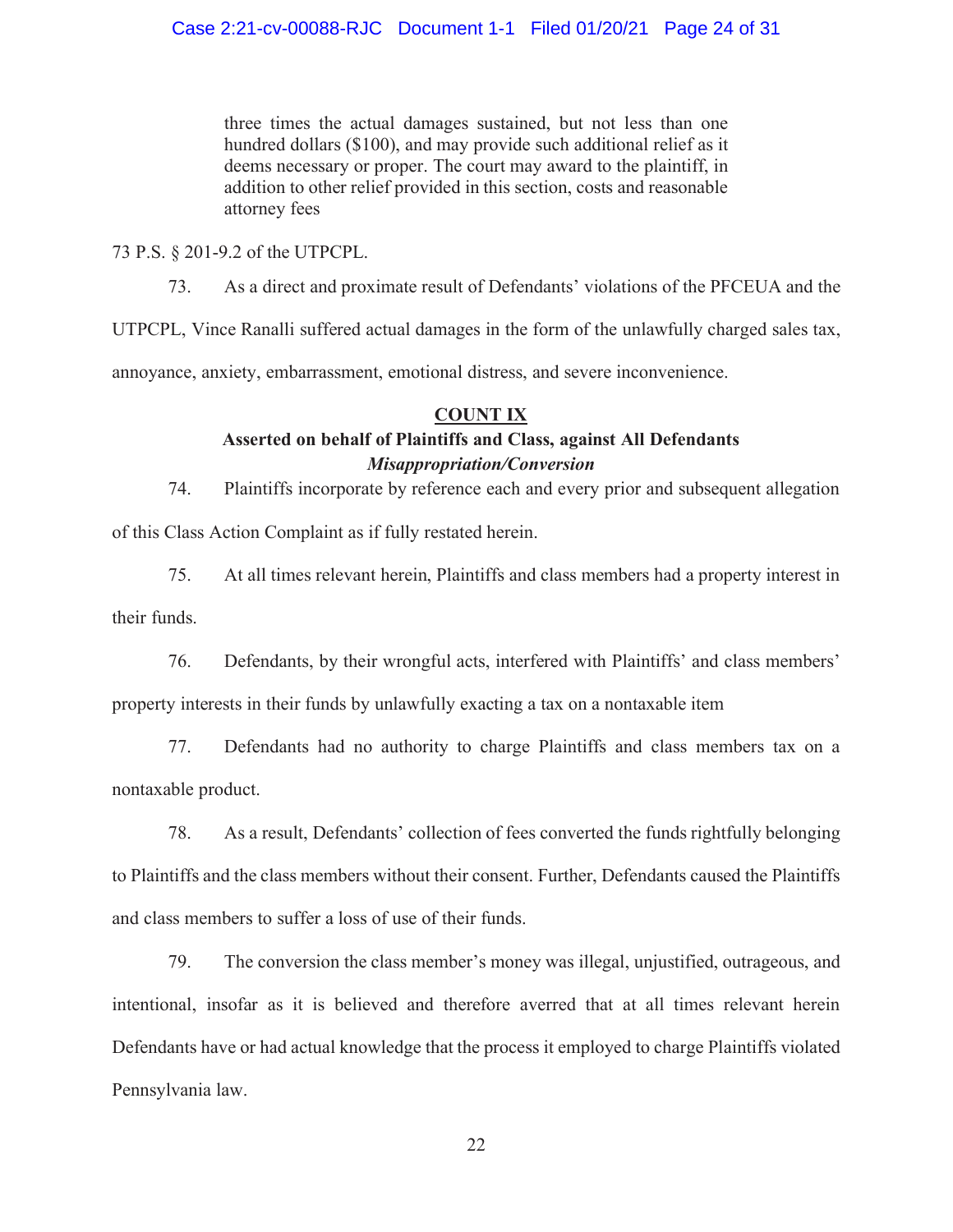#### Case 2:21-cv-00088-RJC Document 1-1 Filed 01/20/21 Page 25 of 31

80. Alternatively, if the conversion was not deliberate, it was the result of Defendants' recklessness and gross neglect.

The conversion of Plaintiff's and class members' funds benefitted and continues to 81. benefit Defendants, while acting to the severe pecuniary disadvantage of Plaintiffs and the class members.

82. As a result of the conversion, Plaintiffs and class members suffered actual injury and loss in amounts that are capable of identification through Defendants' records.

#### **COUNT X** Asserted on behalf of Plaintiffs and Class, against All Defendants **Unjust Enrichment**

83. Plaintiff incorporate the allegations contained in the paragraphs, above, as if fully set forth at length herein.

84. As a result of Defendants' unlawful and deceptive actions described above, Defendants were enriched at the expense of Plaintiff and the class members through the payment of fees in the form of a sales tax that never should have been charged for the sale of the protective masks and was charged in direct violation of Pennsylvania law.

85. Defendants received the benefit of maximizing fees and/or profits at the expense of the Plaintiff and class members in direct violation of Pennsylvania Law.

Under the circumstances, it would be against equity and good conscience to permit 86. Defendants to retain the ill -gotten benefits they received from Plaintiff and the class members, in light of the fact that Defendants used illegal, deceptive, and/or unfair practices to force Plaintiff and class members to pay fees in the form of a sales tax in direct violation of Pennsylvania law.

87. Thus, it would be unjust and inequitable for Defendants to retain the benefit without restitution to Plaintiff and the class members for the benefits received as a result of Defendants' unfair, deceptive, and/or illegal practices described herein.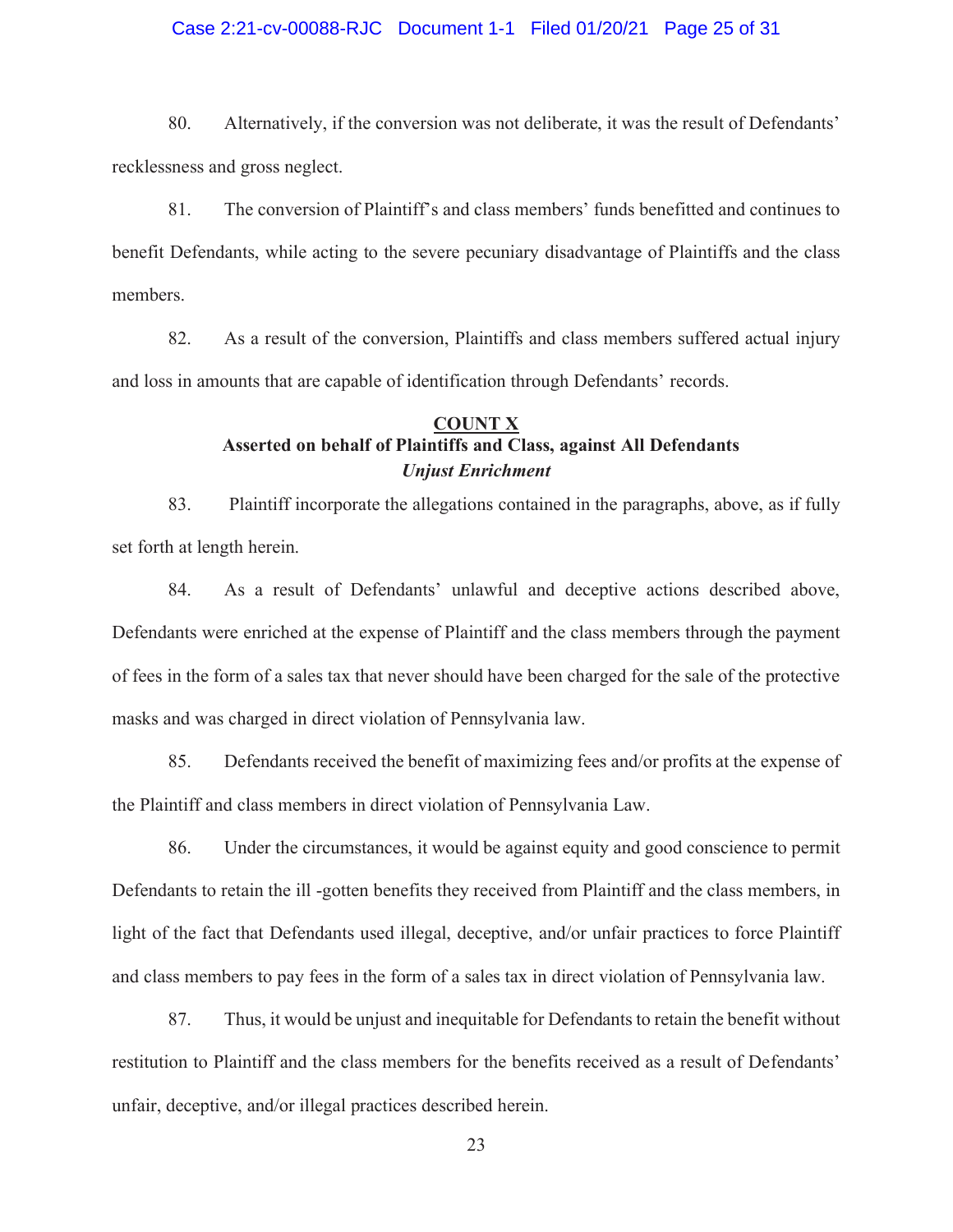#### **COUNT XI** PERMANENT INJUNCTION ORDERING ALL DEFENDANTS TO CEASE AND DESIST FROM UNLAWFUL CHARGING OF SALES TAX

88. Plaintiff incorporate the allegations contained in the paragraphs, above, as if fully set forth at length herein.

89. In order to establish a claim for a permanent injunction, the party must establish his or her clear right to relief. *Buffalo Twp. v. Jones*, 571 Pa. 637, 813 A.2d 659 (2002).

90. The party need not establish either irreparable harm or immediate relief and a court "may issue a final injunction if such relief is necessary to prevent a legal wrong for which there is no adequate redress at law." Berwick Twp. v. O'Brien, 148 A.3d 872, 891 (Pa. Commw. Ct. 2016) citing *Buffalo Twp.* at 663.

A party must also show greater injury will result from refusing rather than granting 91. the relief requested. Berwick Twp. v. O'Brien, 148 A.3d 872, 891 (Pa. Commw. Ct. 2016).

92. In the case at hand, Plaintiff possesses a clear right to relief through Defendants' unlawful and flagrant charging of excessive fees in violation of 73 P.S. 201-2 of the UTPCPL and 73 P.S. § 2270 of the PFCEUA.

Defendants affirmatively and unlawfully charged excessive fees and costs 93. associated with the purchase of nontaxable items.

94. In the case at hand, a permanent injunction is necessary to prevent further wrongdoing at the hands of Defendants.

95. As it stands, thousands of dollars are being unlawfully gained at the hands of Defendants' behavior.

96. No adequate redress at law exists outside an injunction to mitigate the currently endless charging of excessive fees at the hands of Defendants.

24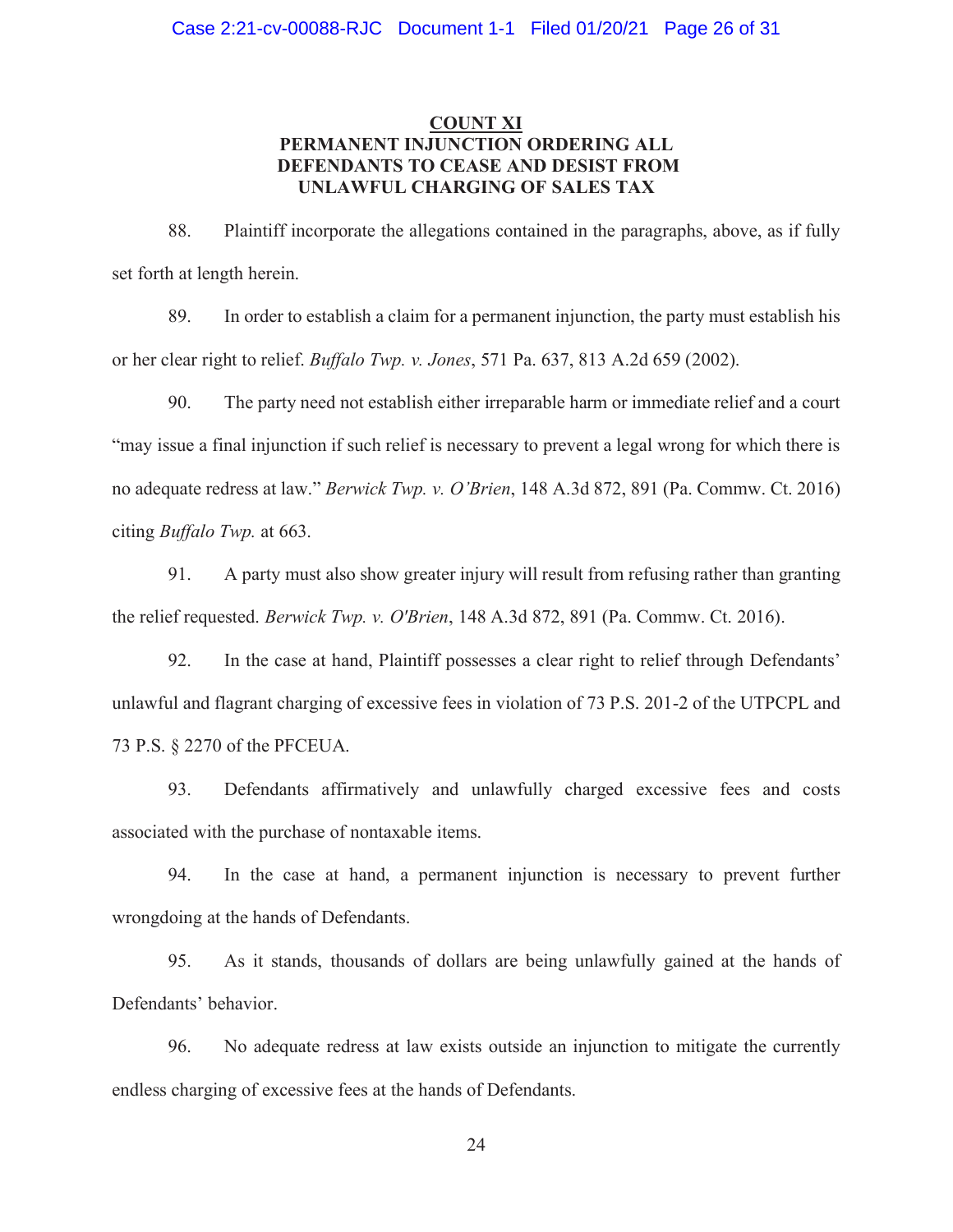#### **REQUEST FOR RELIEF**

WHEREFORE, Plaintiff, Vince Ranalli, on his own behalf and on behalf of the class members respectfully requests this Honorable Court enter judgment in Plaintiff's favor and against Defendant, Amazon.com, LLC, Defendant, Arena Merchandising, by and through Amazon.com, LLC, Defendant, Etsy.com, Defendant, Brave New Look, and Defendant, Outdoor Research, as follows:

- A. Declaring this action a proper class action, certifying the classes as requested herein, designating Plaintiff as Class Representatives and appointing the undersigned counsel as Class Counsel;
- B. Ordering Defendants to pay actual, consequential, statutory, and/or punitive damages to Plaintiff and the class members, including restitution and disgorgement of all profits and unjust enrichment that Defendants obtained from Plaintiff and the class members as a result of Defendants' unlawful conduct;
- C. Ordering declaratory and injunctive relief as permitted by law or equity, including enjoining Defendants from continuing the unlawful conduct as set forth herein;
- D. Ordering Defendants to pay attorney's fees and litigation costs to Plaintiff and the other members of the class;
- E. Ordering Defendants to pay both pre- and post-judgment interest on any amounts awarded; and
- F. Ordering such other and further relief as may be just and proper

#### **JURY DEMAND**

Plaintiff respectfully demands a jury on all matters so triable.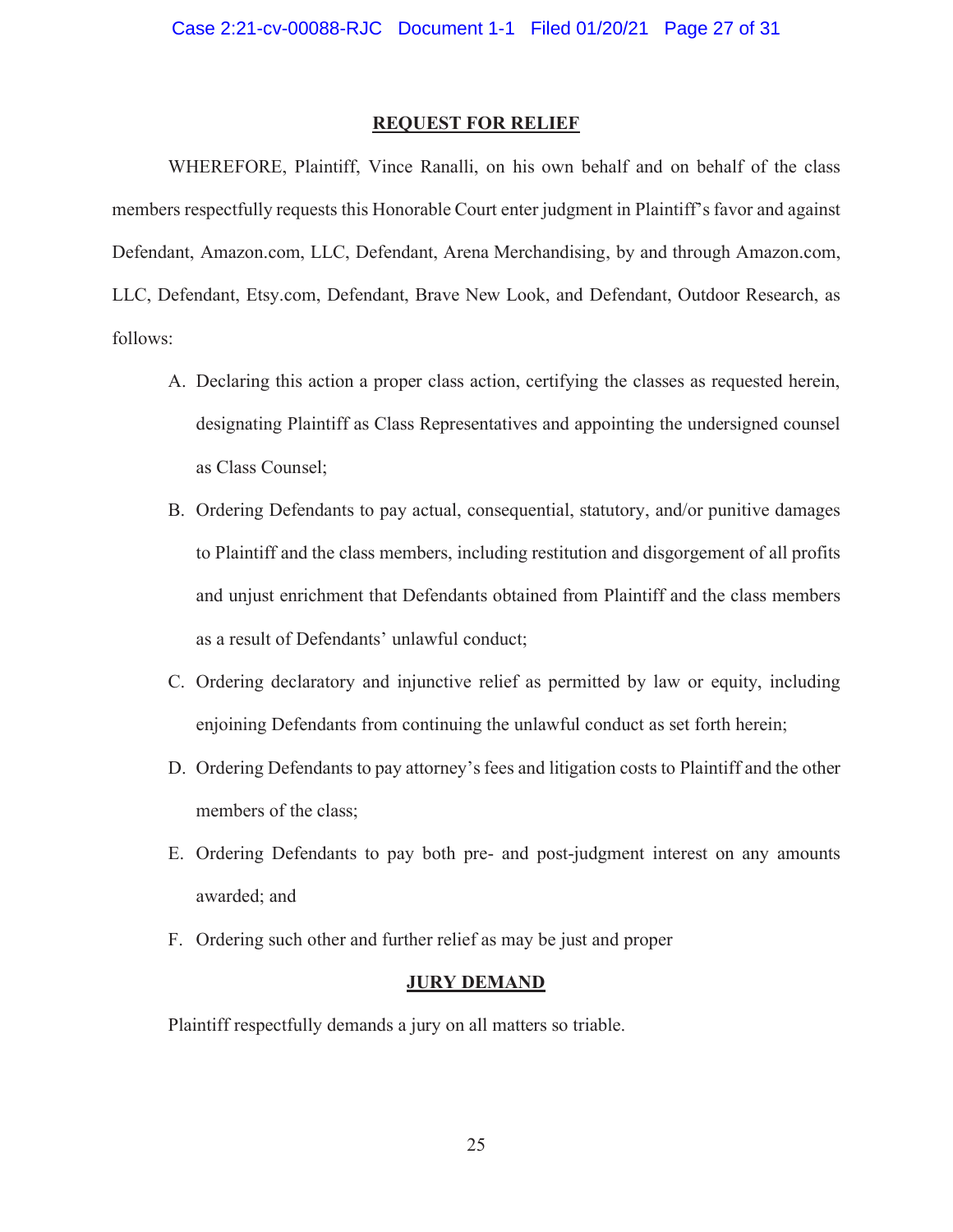Respectfully submitted,

# **J.P. WARD & ASSOCIATES, LLC**

Joshua P. Ward (Pa. I.D. No. 320347) Kyle H. Steenland (Pa. I.D. No. 327786)

J.P. Ward & Associates, LLC The Rubicon Building 201 South Highland Avenue Suite 201 Pittsburgh, PA 15206

Counsel for Plaintiff

Date: November 12, 2020 By: